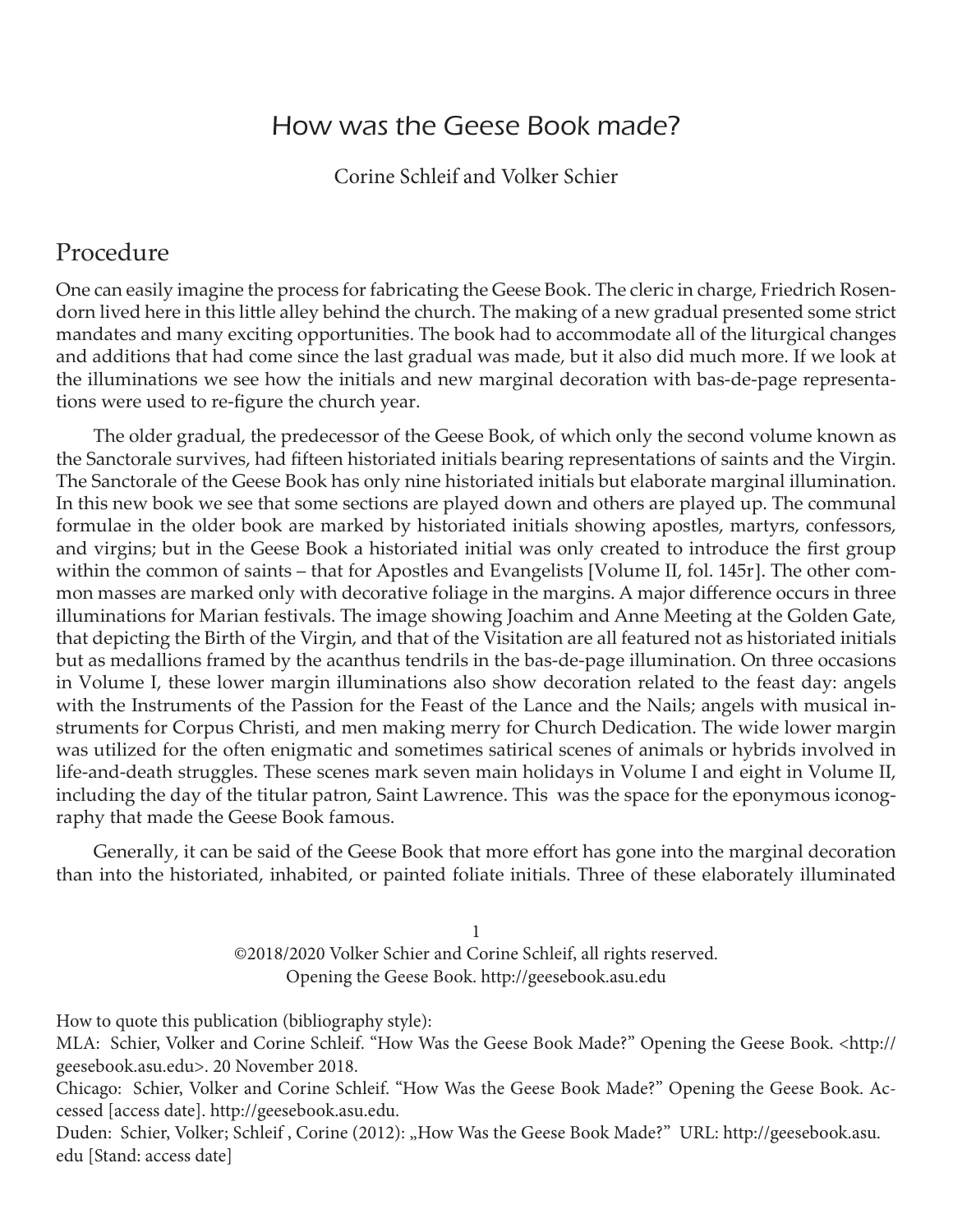folios with bas-de-pages relate specifically to the church of St. Lorenz and to Nuremberg. They are the Feast of the Lance and Nails, Church Dedication, and St. Lawrence's Day.

Rosendorn must have planned the new compilation of feast days and collation of the book. This was the most challenging aspect of the project! He had to calculate how many folios he would need, how these would be placed together to form quires, and he had to figure how many calf skins would be necessary. (By the way, the complete codicological description of the manuscript, prepared by Elizabeth Remak-Honnef and Ingeborg Neske is available on this website under "object.") After the heavy highgrade vellum was procured from a parchmenter, the surfaces were prepared for writing by pricking stacks of folded vellum at measured intervals, and then, guided by these tiny holes a scribe or assistant ruled or scored the folios on both sides. Next Rosendorn or another scribe copied the texts. Elisabeth Remak-Honnef and Ingeborg Neske note that several scribes had their hands in the first volume. The texts were copied from the previous gradual as well as from the various libelli that had accumulated containing the newly introduced feasts. Any minor mistake could be erased by scraping the surface of the vellum with a pen knife. If the mistake was noticed too late, however, it had to be crossed out as we see here. [Volume I, fol. 212r]. Generally the text was written before the music. One piece of vellum was discarded immediately after the text was lettered. We can see what it looks like without the musical notation because it was recycled – reused upside-down as the paste-down for the back cover of Volume I.

It was always necessary to allow adequate space for the accompanying musical notation. Here we see the offertory "Videbunt in quem" for the feast of the Holy Lance and Nails [Volume I, fol. 178r]. The text is evenly distributed, until we reach the two syllables of the word "terre," which are set apart in order to accommodate the short melisma. In other cases, even more space had to be allotted – such as in the highly melismatic alleluia chants, as we see and hear in the same feast [Volume I, fol. 176v]. It was common practice in the Middle Ages to abbreviate alleluia using only the five vowels "aeuia." In the formula for Easter, which exhibits extremely elaborate processional antiphons leading up to the Mass, Rosendorn neglected to allow enough space, and the notation is forced to continue way out into the margin!

Rosendorn and his successor removed the red lines to provide space for the large initials. Most initials were executed by the scribes themselves. They include the so-called Lombards in black ink, occasionally with red accents, and sometimes containing faces in profile that continue the Nuremberg scribal tradition that we see earlier in the work of Johannes Gredinger and highly developed in the initials of Georg Rayl. The beginnings of chants were marked with one-line initials executed in alternating colors of red and blue, again following common practice. Lead lines indicate that one scribe might have sketched in some initials, and another may have executed them with his pen. In the case of this letter B the outlines were drawn with lead. Then the placement was adjusted with the application of red ink. Initials combining red and blue ink were employed as markers of special sections, for example the Sundays during Lent.

For the historiated initials, the scribes had to provide vertical space normally taken up by two full lines of text and notation. They left notes in German, telling the illuminator which letters to draw and which scenes from salvation history to depict. In Volume II we can barely make out "Petrus" and the letter "D" at the very bottom edge of the folio [Volume 2, fol. 1r]telling the artist to depict the Calling of Peter and Andrew in the initial D. On a later folio we can clearly decipher "Marie Lichtmes S" [Volume 2, fol. 21v] indicating that the artist was to paint a scene appropriate for the feast of Candlemas, which commemorated the Purification of Mary and was usually associated with the iconography showing the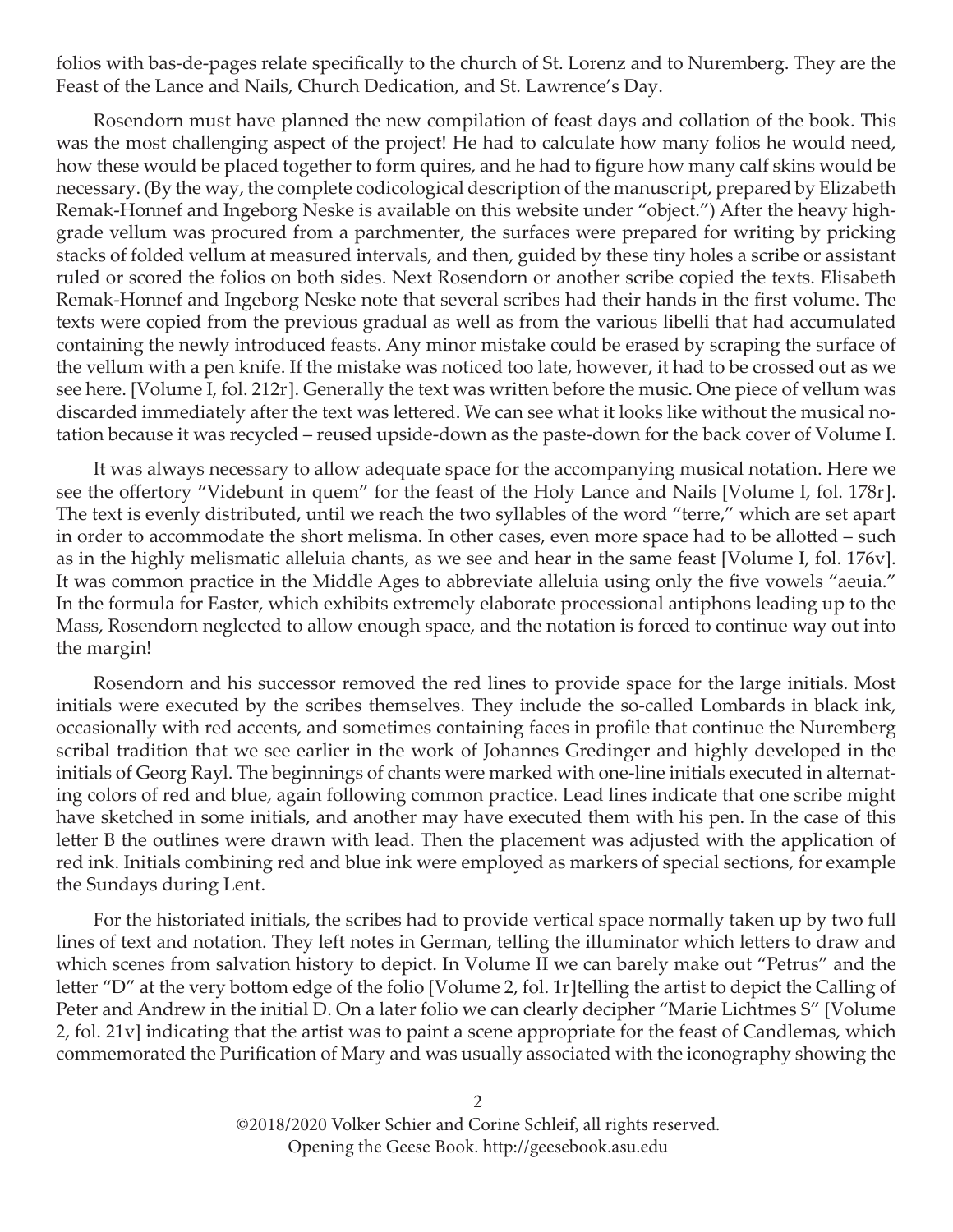Presentation of Jesus in the Temple, an event, which, according to the second chapter in the Gospel of Luke, occurred on the same day. The folio on which the feast of the Visitation of Mary and Elizabeth began, was also marked with instructions.

It is curious that these three Marian scenes – Joachim and Anne at the Golden Gate, the Birth of the Virgin, and the Visitation – are depicted in bas-de-page medallions that are about the size of the historiated initials. I think that in all likelihood this change of design may have resulted from scribal error. In the text above, the scribe has only left room for a one-line initial. In the case of the Visitation, he has even left a note indicating that the initial to be historiated is a G. However, when the illuminator, Jacob Elsner, received the folios from the scribe in charge, he must have discovered that insufficient space was provided for these three initials and so he compensated by including the narratives as bas-de-page illuminations.

In most cases the representation in the bas-de-page is seemingly unrelated to the texts or the liturgical calendar. For some, Elsner, the artist, made use of models available in other manuscripts. For example, the image of the trap in which chicks are used as bait to attract a bird of prey appeared earlier as a bas de page in a breviary and in a prayer book. The margins provided an area within which Elsner was relatively free to design his own abstract decoration, to create solutions that saved time and money for the project, and to adopt or fashion enigmatic animal iconography.

After Elsner finished each volume, it was sewn together by the book binder who followed the catch words to compose the quires, and the signatures to order the quires. He then trimmed the edges of the folios and attached the book cover.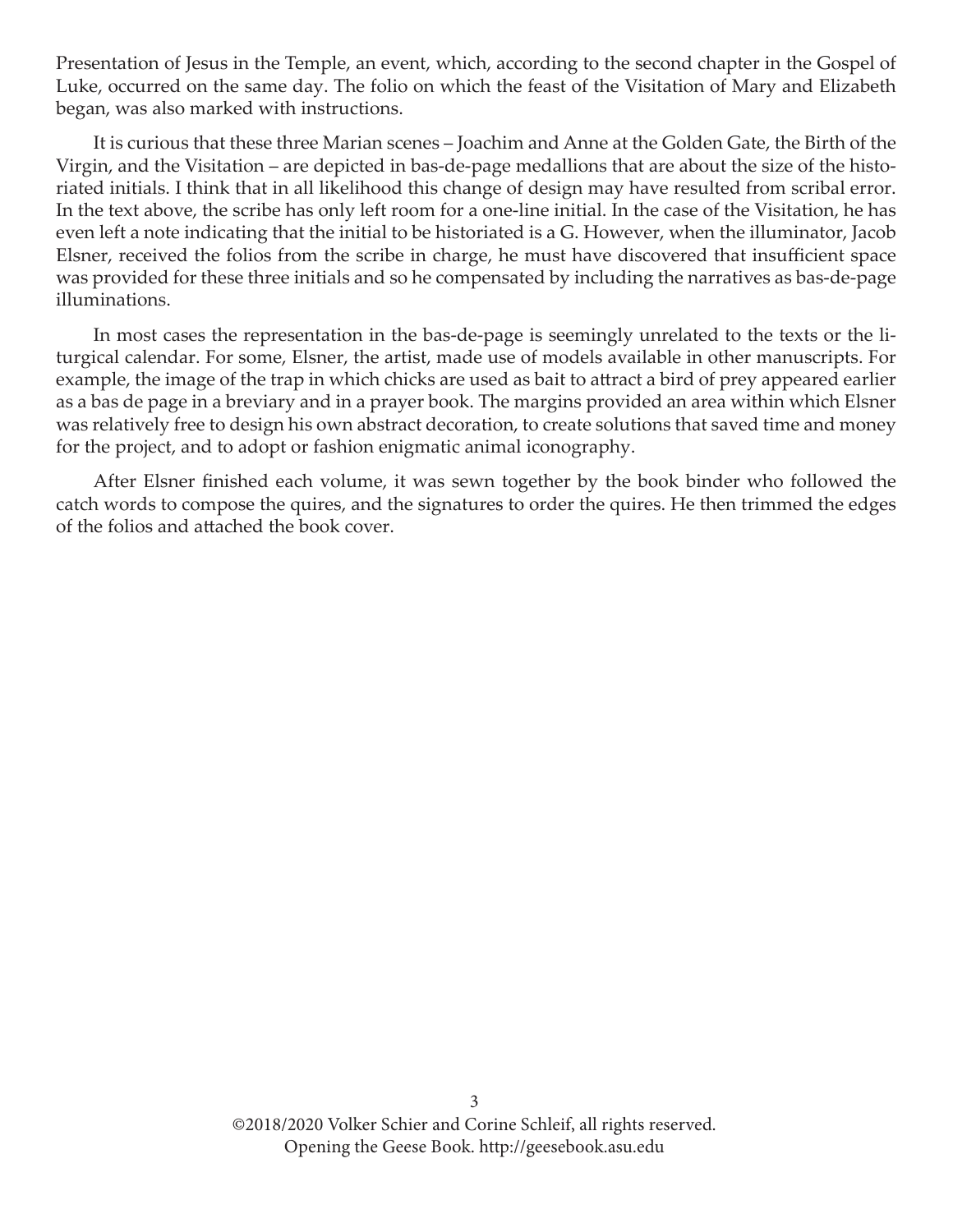## The Feast of the Holy Lance and Nails: Image, Text, Music, Gender

By the time the Geese Book was made, Nuremberg was the primary location for the Feast of the Holy Lance and the Nails. It was celebrated here on the main market square every year on the second Friday after Easter. This Mass is marked with elaborate illumination. Friedrich Rosendorn, who planned and compiled the manuscript, decided to foreground this feast. He might have been acting on the advice of one of the provosts, Sixtus Tucher or his successor Anton Kress, who were both of Nuremberg patrician families. The artistic manner in which this was accomplished, resulted from the ideas and skill of the illuminator, whom we believe was Jacob Elsner.

The folio on which the Mass formula begins stands out among all the others. As was the case for important days, leafy intertwining acanthus tendrils in several colors unfurl into the borders – in this case giving particular distinction to the lower portion of the folio where the introit introduces the formula. This border is inhabited by small angels who emerge from buds or blossoms. The typical composition that was used in Volume I to frame the beginnings of Christological feasts is quite different. The standard design combines a historiated initial that labels the feast, with a whimsical moralizing image of animals, hybrids, or humans in the lower margin. On the first Sunday of Advent, Christ as the cosmic ruler inhabits an initial, and a man wrestles with a bear in the border at the bottom of the folio; for Christmas, we see the Adoration of the Child in the initial, and a fox threatening chickens in the bas-de-page scene. For Epiphany the Three Kings adore the Christ child in the initial, and an owl preys upon a smaller bird in the lower margin; for Palm Sunday the initial contains a picture of Christ's Triumphal Entry into Jerusalem, and below a peacock spreads his tail; for Easter, the resurrected Christ is depicted above, while a mallard and a quail fly through the acanthus below; on Ascension, in the initial Christ departs into heaven; and – famously – the choir of geese with the wolf and fox take up the margin below; on Pentecost the biblical scene is framed within an initial above and a stork holds a snake in his bill amid the acanthus below.

The folio for the feast of Corpus Christi likewise boasts an inhabited initial. It contains angels displaying a monstrance with the consecrated host, which would have reminded viewers of the Corpus Christi processions on this day in Nuremberg. This treatment provides the closest parallel to the Feast of the Holy Lance and Nails. On both pages, angels emerge from buds that sprout from the acanthus. In one case the angels play musical instruments; in the other they hold the Instruments of the Passion. The latter suggests the most prominent aspect of this important Nuremberg feast day: the spectacular display of relics and regalia on the main market square. On all of these folios, Rosendorn left enough room for a large two-line initial. For the feast of the Lance and the Nails, however, Elsner fashioned an F of foliage painted with salt-green pigment with additional color accents against a background of gold leaf incised with further foliate motifs. Parallels for this initial can be seen at the beginnings of important sections in the book, for example on the first Sunday after the octave of Pentecost [Volume I, fol. 216r] and at the beginning of the Kyrie and Gloria melodies [Volume I, fol. 257r]. Thus the makers of the Geese Book inventively foregrounded this important new Nuremberg feast, which was not otherwise celebrated in the diocese.

The angels hold objects that are symbols, relics, and the very tools used in Christ's passion. Thus the Feast of the Holy Lance and Nails is framed as actual, real, and metaphoric – but not as a re-enactment or representation of a past narrative event. The rubric reads: "The lance of the Lord and the arms of Christ." Arms can be understood as the weapons of Christ as well as the heraldry of Christ. Thus the marginal decoration renders this rubric explicitly, placing the lance together with the nails (and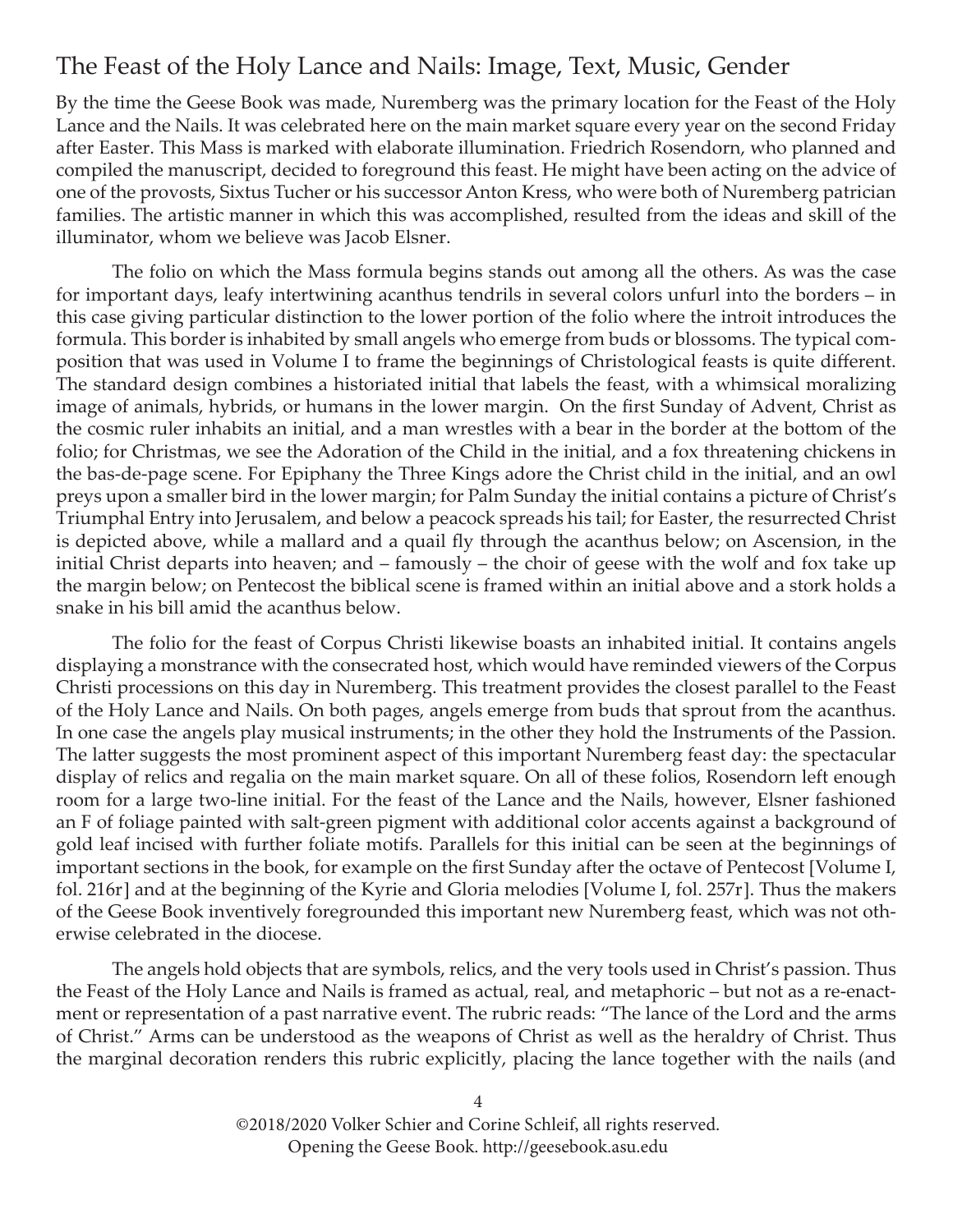hammer), the cross, the crown of thorns, and the sponge with vinegar. An assortment of such objects, known in English as the Instruments of the Passion, in German as the "Passionswerkzeuge" – literally the tools of the Passion, were referenced in Latin as the "arma Christi." Originally employed in his torture and execution, here they are elevated and celebrated. Thus they are reclaimed like trophies taken from a battlefield. They are not only repurposed to function as weapons of Christianity and of Christians, but also to serve as heraldic devices or signs that identify Christians.

Representations of these objects appear in many media and several iconographic contexts during the late Middle Ages. In their most expanded versions they could encompass many more small signlike motifs showing things from the story of Christ's passion: the cock from Peter's denial, the dice cast for Jesus' tunic, the switch and the whip from the Flagellation, the lantern from the nocturnal betrayal, a spitting, mocking face, and many more. The angels in the Geese Book hold a very basic set of six objects; the angels sculpted by Adam Kraft in the 1490s above the decorative wreath of nodding arches, that intertwine as filaments and encircle the Crucifixion scene / Passion scenes on the eucharistic tabernacle grasp nine instruments. Later, in 1513, Elsner himself painted nearly the same set of instruments again in the borders framing the Crucifixion group that marks the Mass canon in Provost Anton Kress's missal of 1513. In each of these cases, it is angels who show them in an ethereal, heavenly sphere, but also suggest their display as relics.

Looking carefully at the lance, we see that the angle of this instrument has been altered, since the first position in an underdrawing is still slightly visible as pentimento. It is not just any lance but the specific object used in the Feast of the Holy Lance and Nails. Its gilt sheath was added in the 14th c. by Emperor Charles IV, whose words are inscribed: "LANCEA ET CLAVVS DOMINI" (the lance and the nail of the Lord). This much altered and manipulated spear head was likewise believed to contain embedded nails. By adding this golden wrapper, Charles covered former changes to the object, damage that had occurred earlier, and an older inscription on a silver band through which the object had been claimed by Emperor Henry II in the  $11<sup>th</sup>$  century. Charles IV thus appropriated the lance, he authenticated it, and it authorized him. According to pious tradition, the lance had penetrated the body of Christ from the tip to the farthest edge of the gilt sheath. This measure translated the story into embodied, lived reality. The lance in the bottom margin would have been recognized as this specific, unique historical object. After the Lance and other relics came to Nuremberg in 1424, they were displayed publically as they had been earlier by Emperor Charles IV in Prague. This annual public spectacle in Nuremberg was known simply as "heiltum" – literally "holy things." The show combined some comparatively-speaking mundane relics – among them, the arm bone of Saint Anne, a sliver from the manger and a tooth of John the Baptist; with the imperial regalia – including the crown, sword, and scepter, and also with the foremost objects from the very instruments of the Passion or the Arma Christi. The Holy Lance marked the culmination and climax.

Poetic liturgical texts set to elaborate melodic lines fashion these passion relics as extraordinarily significant in salvation history. Constantly changing the direction of address, the texts employ extreme metaphors of penetration and violence. The Mass begins with the words of the introit, a paraphrase from Psalm 22, "They pierced my hands and my feet," continuing with a text that connotes relics with the notions of "bones," but then suggests dismemberment and mutilation: "They have numbered all my bones, and I am poured out like water. My heart is like wax, it is melted in the midst of my bowels." The alleluia verse references the Archangel Michael, who "descends with glorious signs and praise of the Lord's passion." And it is indeed angels who hold the signs of Christ's passion in the margins.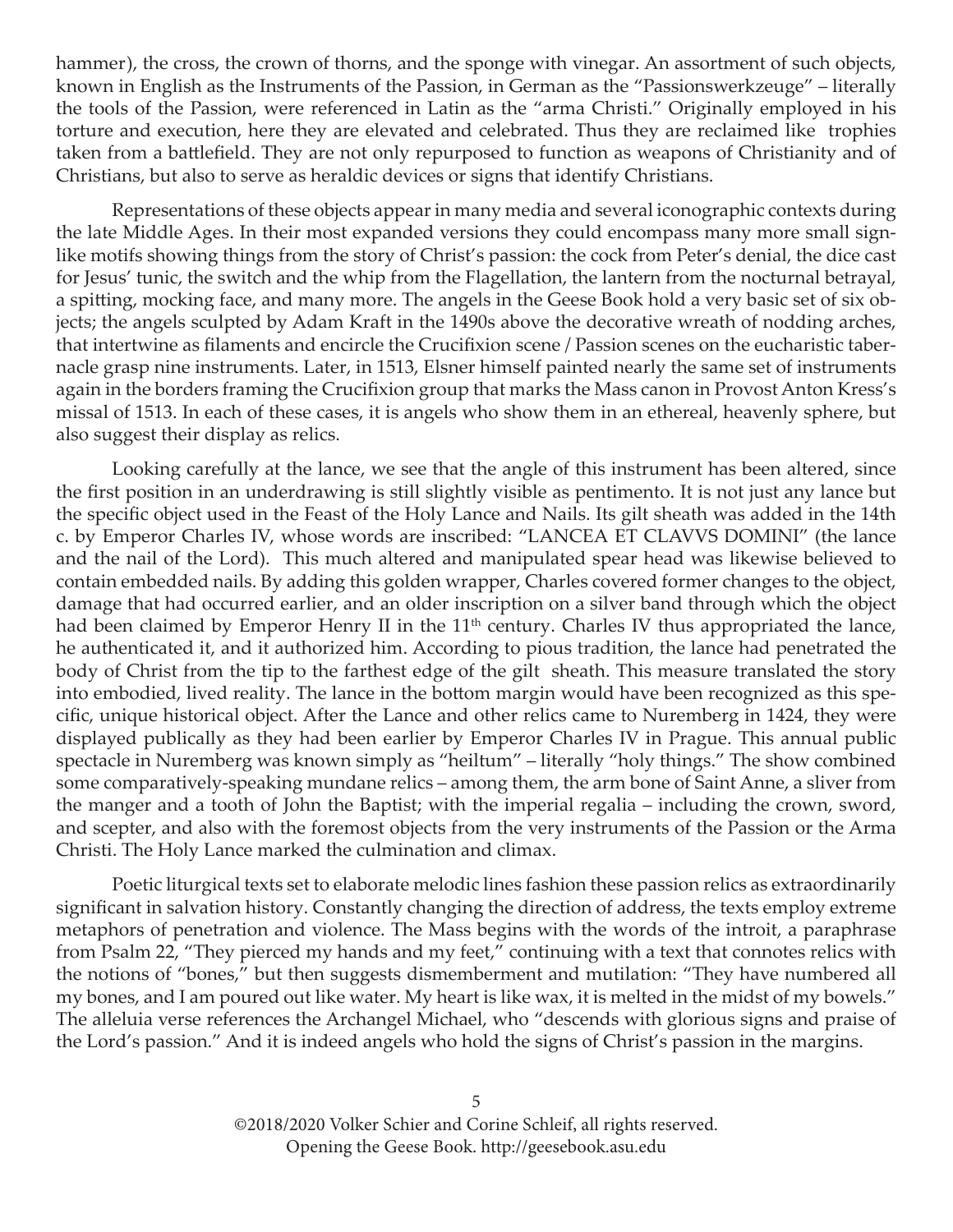The detailed and highly poetic sequence is most instructive. The words imply military might: "the conquering lance" and the "triumphant sword," but also salvation and redemption: "Let us sing and praise him, transfixed instead of the guilty by this spear of salvation." The Lance is markedly sexualized, becoming a phallus as the choir addresses Christ singing: "everyone of both sexes wounded you." Then as a kind of gender bending so common in medieval texts, the positions are reversed as the listeners and singers empathize with the body of Christ, they welcome the wounding spear and long to be penetrated, "Hail triumphant sword, entering the living breast," or "made fertile by blood, happy spear wounding us with love through you so pierced." They even sing out "happy blood." The metaphors are certainly related to the pictures and visionary devotional literature centering on Christ's side wound as suggestive of a vaginal opening. This late-medieval imagery has received much scholarly attention ranging from Jesus' feminine role as birthing and nurturing mother proposed by Caroline Walker Bynum to the expositions on variously gendered understandings of the sexual implications of Christ's wound suggested by Flora Lewis and Martha Easton to Karma Lochrie's notion of the "dark side" of the metaphor's implied sexual violence. Evidence shows that the visual isolation or magnification of the wound occurred first and appeared in the context of devotional art and literature. Our research demonstrates that the foregrounding or amplification of the lance took place later and resulted from the public display in Prague, framed by innovative celebratory liturgy – which moved to Nuremberg along with the objects. The lance belonged to the masculine ethos of the knight, in which Emperor Charles IV had recognized great potential for establishing power on a geopolitical scale founded on his official state piety.

Throughout the late Middle Ages some provocative although figurative images combine the agencies of the lance and the wound. Manuscript illuminations proliferated in which personifications of the Virtues pierce the crucified Christ. In the Wienhausen nunnery, a 14th-century stained-glass window in the cloister walk shows a striking image in which love and violence mingle: Caritas and the crucified Christ are locked in an intimate embrace and stare into each other's eyes as she plunges her dagger into his side. In all of these images we see the medieval confounding of what Laura Mulvey themetized for film studies, when she identified the female body as the object of the phallic or male gaze. The texts sung for this Mass in the Geese Book take up the vulnerable wounded body and the powerful penetrating lance.

The Geese Book lingers to show the promotional value of multimedia liturgy in the public square. The words in the Geese Book carry the biblical analogy of the relationship between the church and Christ as that of bride and bridegroom from an erotic metaphor to a picture of violent sexuality. Such liturgical texts, fully understood by the choir of school boys and young men who sang them, have long been ignored by scholars. The makers of the Geese Book understood how to combine several media to present a message that was unabashedly sensational but still subject to the codified constraints of a communally used liturgical book. The verbal metaphors are indeed arresting, yet the sequences are packed into regular rhythmic verses that when sung, soar melodically out into public space. The words are arousing, passionate, erotic, violent; yet the voices of the school boys are sweet, young and innocent, and the faces of the angels are androgynous, youthful, and charming. The angels hold aloft terrible weapons and instruments of torture, but they do so as if they were trophies or even highly charged, precious treasures of Nuremberg. With this viral stately display, Nuremberg sought to bolster the city's sacred and secular authority.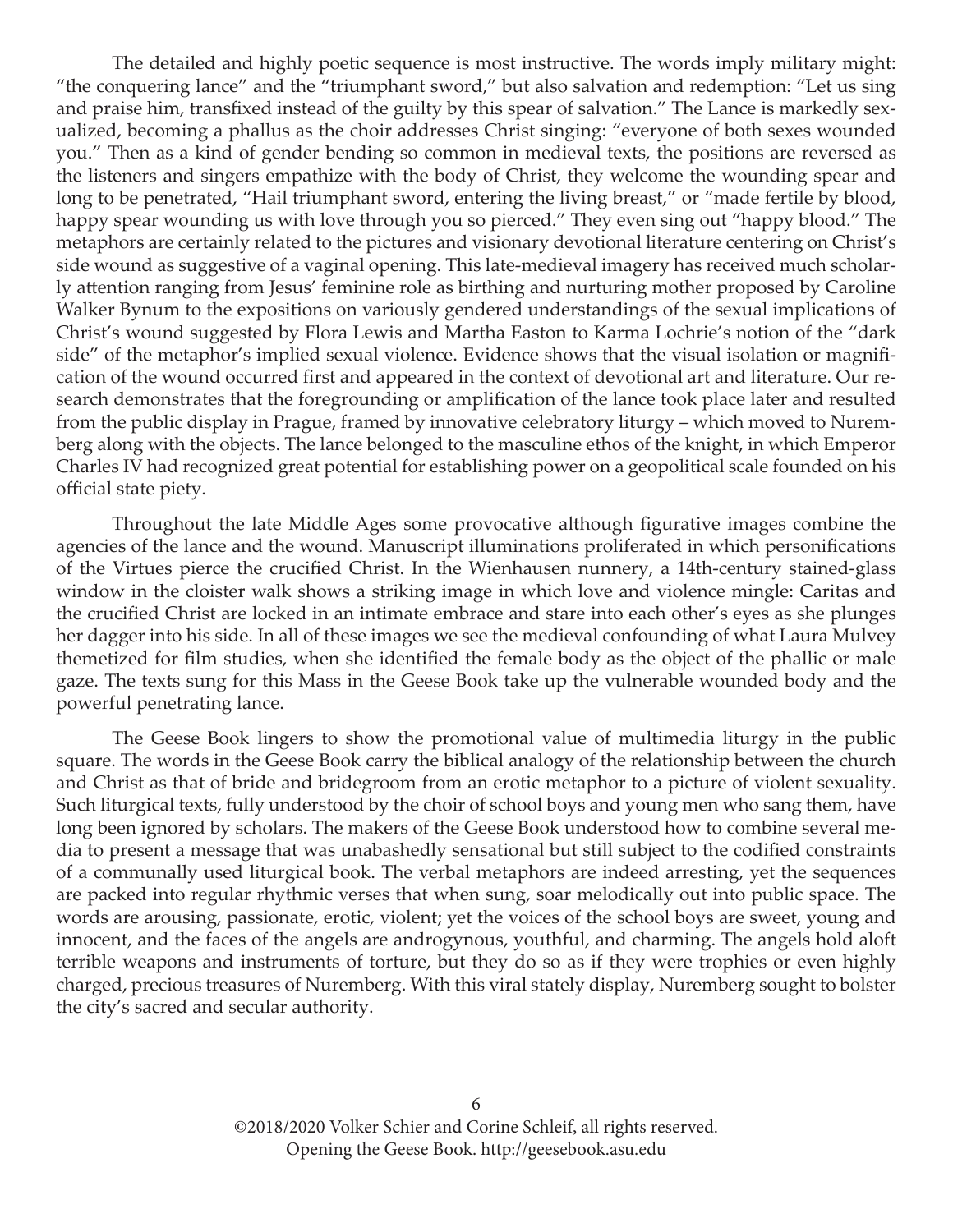### The Feast of the Holy Lance: History, Politics, and Liturgy

The entry for the Feast of the Holy Lance and the Nails in the Geese Book was made by reusing and repurposing an older imperial liturgy from Prague. The liturgy encoded in the Geese Book demonstrates how violent instruments came to be venerated as precious, beautiful treasures. It demonstrates the connection of political and religious interests.

In the year 1424 the regalia and relics of the Holy Roman Empire were secretly transported to Nuremberg. If we believe the narrative in the chronicles they were hidden under a load of fish and only the few accompanying council members knew that something so ancient, so valuable and so important lay buried under this smelly perishable commodity. The iconic collection of treasured objects had grown significantly since the crowning of the first emperor, Charlemagne. It not only consisted of the imperial crown, scepter, sword, and other ceremonial objects employed during the coronation of German kings, but also a number of important relics.

Many of the latter had been collected by Emperor Charles IV in the middle of 14th century as part of his quest to transform and legitimize himself as the epitome of the Christian ruler. The centerpiece of the collection was the Holy Lance, recognized by Charles and his theological advisors as the spear that had penetrated the side of Christ during the Crucifixion. Charles employed the Holy Lance as a crucial element in his strategy to popularize the new imperial cult. The Lance was shown as the culmination of the annual display of relics that he initiated, which took place on the second Friday after Easter in Prague, his capital. In 1350, Clement VI authorized the event by granting a papal indulgence of seven years to every person in attendance. Charles also initiated a trade fair that took place at the same time clearly hoping that the combination of religious festivities with a mercantile forum would draw pilgrims and merchants from all over Europe.

For about fifty years, the Feast of the Holy Lance with its public display attracted throngs of visitors to the cattle market in Prague's new town. Then, at the beginning of the 15th century, when the successors of Charles IV were challenged by Jan Hus and his followers political turmoil ensued. In 1422 Emperor Sigismund was forced to take the regalia and relics to a safe haven in Hungary.

At that point the city council of Nuremberg must have realized that the guardianship of the collection could offer many advantages for the city. Even though the council records do not divulge any details, it becomes clear that a complex master plan for the acquisition of the objects was drawn up in the inner circle of government: Nuremberg sought to become the permanent keeper of the imperial regalia and relics and also to assume the associated celebrations of the cult in order to reap the accompanying benefits. If the emperor could be persuaded, this would not only enhance the standing of the city within the empire, but – more importantly – insert a de facto constitutional linkage of Nuremberg to the traditional election and crowning procedure for emperors. The city that hosted the college of electors was Frankfurt, whereas the investiture occurred in Aachen. Now Nuremberg sought to take up a position in what they wished to be regarded as part of an imperial triangle of cities, by guaranteeing safe keeping and delivery of the imperial crown and ceremonial objects to the location of investiture, thereby ensuring the validity of the coronation process. Without the regalia and relics the legality of the emperor could be called into question, a fate that emperor Charles IV had experienced himself when his main adversaries, the Wittelsbach family, refused to surrender the crown and regalia, and Charles had to make do with second-rate replacements.

The prospect of inheriting a trade fair might have played an equally important role for the city council. Re-routing commerce to Nuremberg was a major coup for the patrician council members,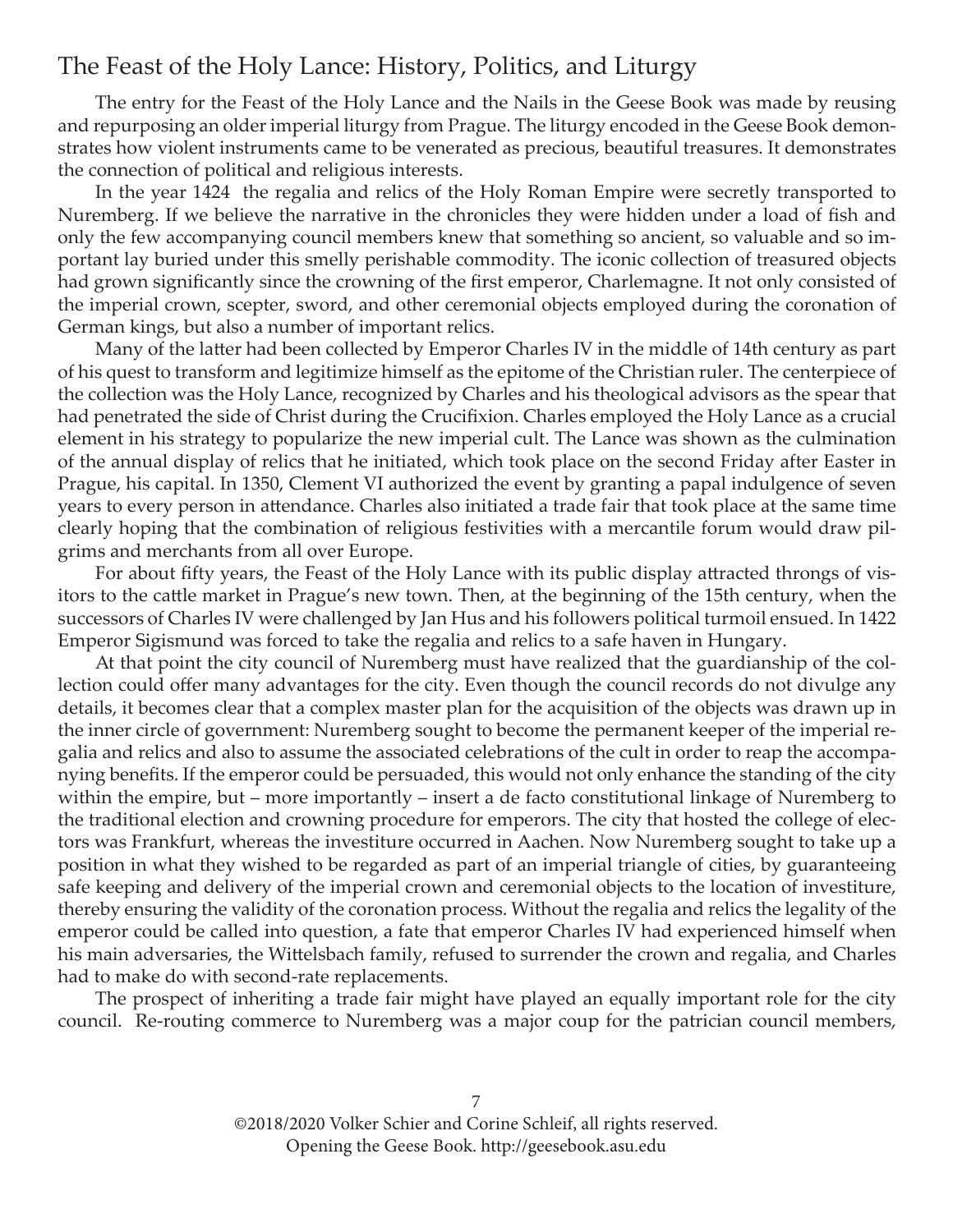most of whom were closely associated with family trading companies that secured their income and bourgeois lifestyle.

It seems not to have been difficult for the Nuremberg delegation to reach an accord with Sigismund who was in dire need of financial backing for his ongoing campaigns in Bohemia. On September 29, 1423 the emperor issued a charter that guaranteed the city of Nuremberg the privileged role of custodian for the regalia and relics for all eternity — the only condition being that the city had to remain loyal to the emperor. Since matters relating to relics, especially the implementation of religious festivities formally fell within the authority of the Bamberg bishop — a relationship that had been fraught with constant tensions over the years  $-$  a paragraph was included in the charter that forbade any control over the objects by church authorities. We may assume that the specific wording, including the regulation that the collection was not to be kept in a parish or monastic church, was indeed provided by the Nuremberg authorities. The city council selected a civic institution for the permanent housing of the objects – the sizeable church, belonging to a municipal hospital — the Heilig-Geist-Spital,

More than eighty years later the Geese Book became one of the primary manifestations of the presence of the Holy Lance in Nuremberg. When Friedrich Rosendorn compiled the material for this new gradual he not only incorporated the Feast of the Holy Lance and the Nails but he gave it special prominence.

The established liturgy accompanied the objects from Prague. The civic authorities of Nuremberg must have received a complete "starter package" with all instructions and permissions necessary to perform the feast, including the liturgy for both office and mass. Two copies of a booklet – not with the mass liturgy but the office liturgy — possibly written in Prague, have survived. Similarly another booklet must have contained the mass liturgy. We may assume that a copy of this libellus was bound into or kept with the now missing first volume of the gradual [Landeskirchliches Archiv,] St. Lorenz 3, which was in use at St. Lorenz before the Geese Book. Neither the template from Prague nor any of the copies of such a booklet have survived, making the Geese Book the only known source for the mass chants of the feast of the Holy Lance in Nuremberg.

The story of this liturgy has many facets, most of them related to legitimation and power or the lack thereof. In the year 1354 a papal bull had authorized Emperor Charles IV to select a group of theologians to compose a special liturgy for mass and office that could be performed throughout the Holy Roman Empire. This committee, which supposedly included the emperor himself, made every effort to promote an imperial view of the object.

The direct divine initiation of the ruler as an authority independently empowered by God to enforce order among humankind is a common theme encoded in many texts originating at Charles's court. This bold notion further called into question the already unstable division of power between the papacy and the German kings, which had evolved over the years. By portraying himself as the priestly king – indeed Charles received ordination as deacon as part of the preparatory rites for the crowning ceremony as emperor – Charles challenged the pope in an area that hitherto was under the sole purview of the church, the control of the immediate line of ministerial succession. This "state piety," as Charles's overarching strategy was termed by the historian Franz Machilek, affected practically all areas of artistic production, ranging from his interest in shaping the liturgical practices within his realm to the building of his castle Karlstein. The chapel at Karlstein became the focal point of these endeavors. Here the priest-like king fashioned a cult that allowed him to touch and interact directly with the relics he had amassed.

The liturgy of the Feast of the Holy Lance and the Nails is no exception in projecting powers onto the emperor that are otherwise reserved for the priesthood, and in some respects even for God.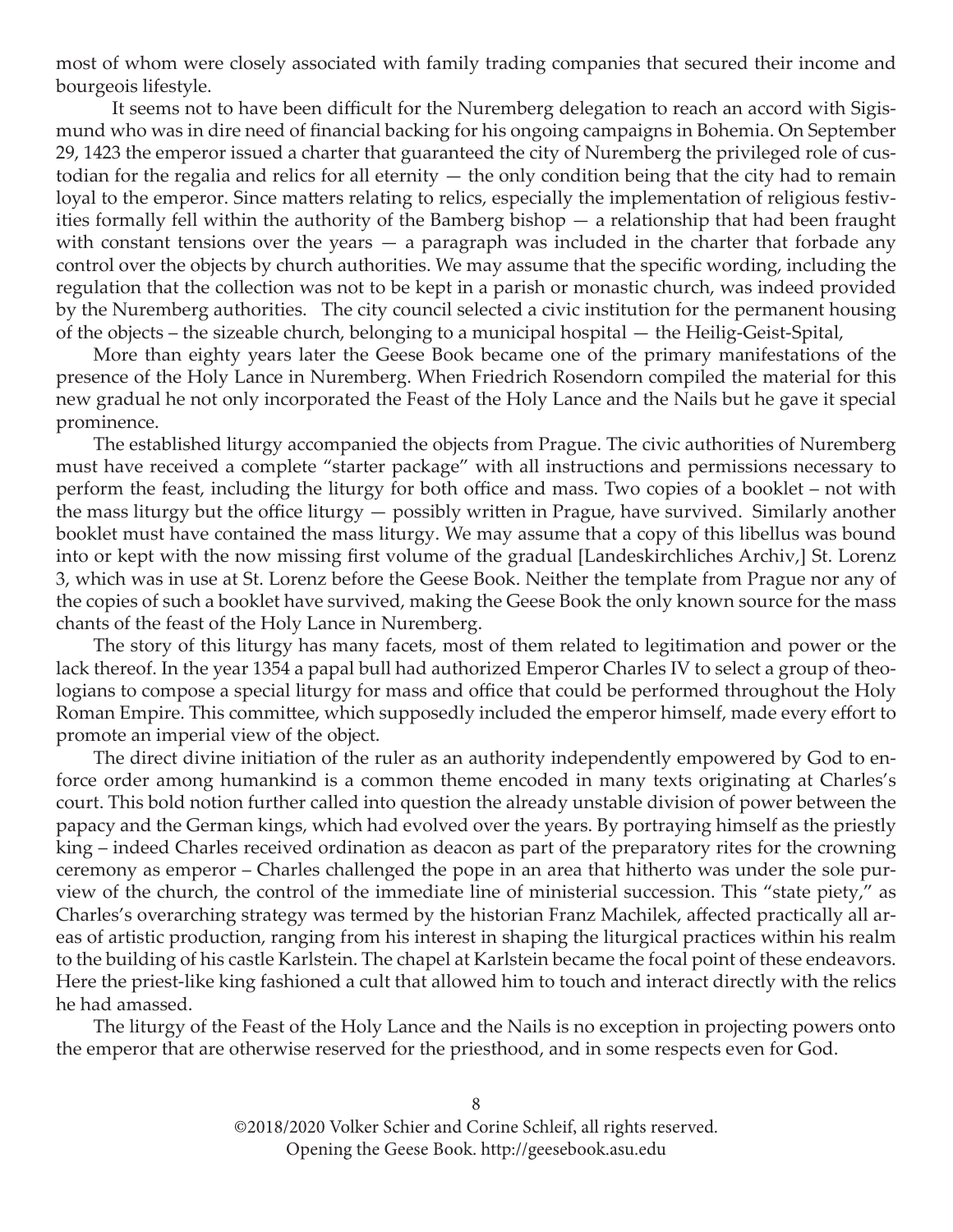In Prague, the ritual had taken place on one of the largest squares in the empire. In Nuremberg the festivities focused on the main market square, a much smaller space that must have been crowded with visitors and locals, as we can extrapolate from the civic records detailing the various measures to achieve public safety and crowd control. For every public viewing a pre-assembled two-story wooden scaffolding was erected on the west side of the Nuremberg market square in front of one of the burgher houses. A walkway connected a window in this house with the top floor of the scaffolding. Access to this central stage was only possible for those allowed to enter the house, rented by the city for the occasion. Participants climbed the stairs to a heavily guarded room with cabinets that held all the objects before they were taken onto the platform. The city guards watched over the spectacle and kept all too nosy members of the public from climbing onto the structure. On the top level, underneath a high canopy roof fitted with a bell, aldermen, clerics, and important guests gathered for the display. A crier, who was a cleric selected for his loud voice, explained the individual relics to the masses, reading from a scroll containing the official text for the ritual, authorized by the city council.

At the beginning of the ceremony the mass for the Holy Lance and Nails was performed by a high-ranking priest selected by the city council. It was a special honor for visiting ecclesiastical dignitaries to be asked to celebrate mass on this occasion. We may assume that the Geese Book was used here at least on some occasions since the parish churches of Nuremberg supplied the necessary vasa sacra, liturgical vestments and books from their treasuries. Also, a choir needed to be present on the platform in order to perform the choral mass chants, directed by a cantor. The four church schools at St. Sebald, St. Lorenz, Heilig-Geist-Spital, and St. Egidien took turns to provide this service. Due to the limited space available on the scaffolding the choir was probably quite small.

One of the mass chants in particular picks up many of the motives that we already observed in the hymns and readings of the offices. It is the rhymed sequence Hodiernae festum lucis following the Alleluia. What sets apart sequences from other mass chants are their original texts that do not copy or reassemble passages taken from scripture. Also, their structure and musical form are unique: the short phrases — the so-called versicles — are set in pairs. Each pair, or double versicle, is sung on one identical melodic strophe. Many of the later sequences were rhymed and they thus provided a place for creative intellectual input and artistry within the otherwise largely regulated mass canon. Here their authors could show off their literary skills and theological knowledge. Since many medieval masses were performed without a sermon the sequence became the main exegetical moment, even though the audience was restricted to those capable of understanding complex Latin texts.

The sequence Hodiernae festum lucis is no exception. All the versicles consist of three lines built from twice seven and a concluding line of eight syllables that rhyme in an a-a-b pattern. The theologians at the court in Prague had fine-tuned the rhymed text to project their specific interpretations of the Holy Lance into the core of the mass liturgy, and thus – mediated through the performance on the scaffolding – also at the very center of the annual display in Nuremberg. In the fifth and sixth verse, for example, the correlation of love and violence validates the spear as object with redeeming powers that was supercharged through the contact with the blood of Jesus.

"Fecundata tu cruore, felix hasta, nos amore per te fixi saucia"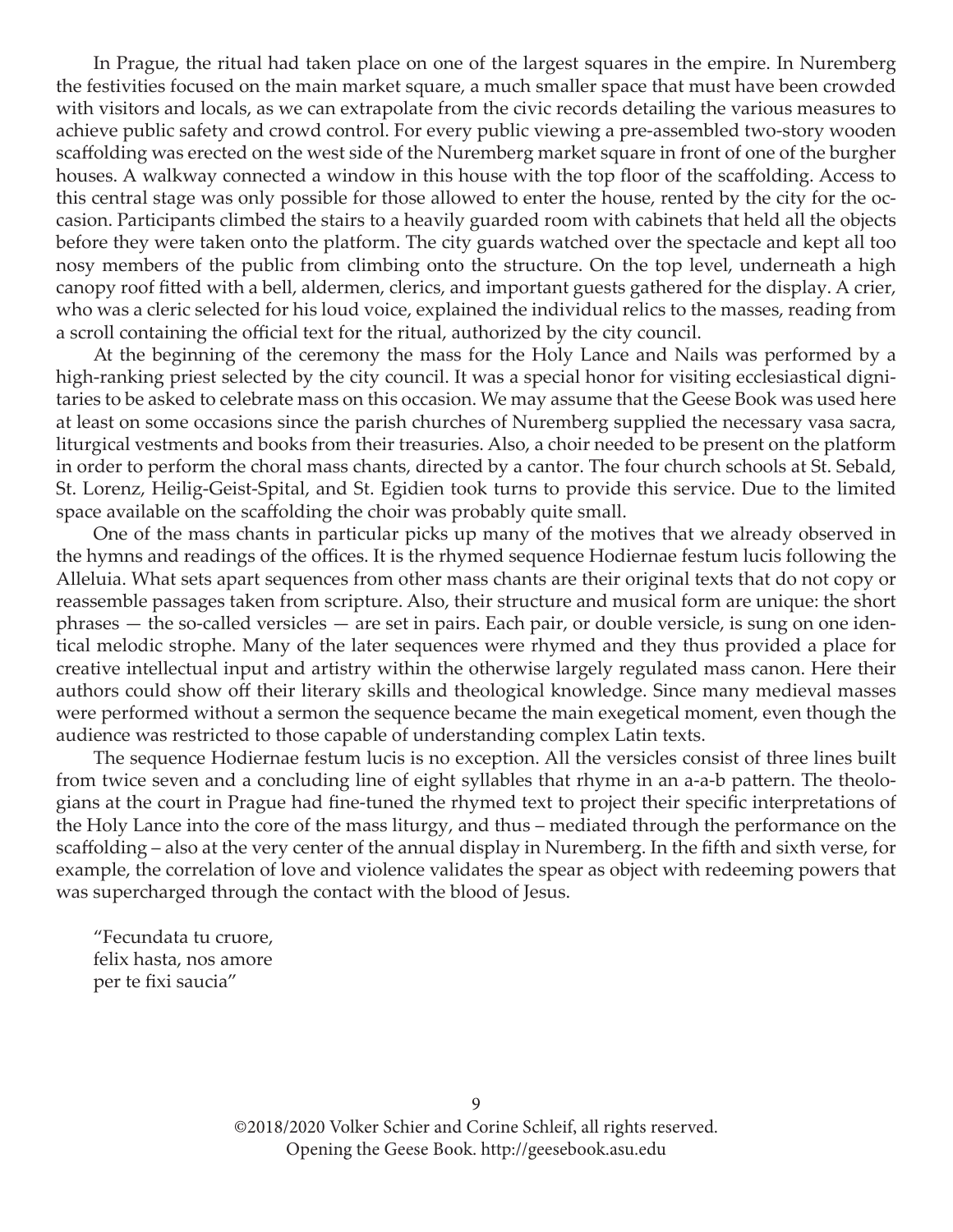"Hail triumphant iron; entering the vital breast, you open the gates of heaven.

You, made fecund by blood, you happy spear, wound us with love to him, who was pierced by you."

Alone by listening to the melody of the sequence it becomes evident that these verses form the center of the chant. The melody that was written in the second mode, centering on the tone F, ascends in several steps to the highest point of its ambitus, the note D. The parallel phrases "intrans pectus" into the breast — and "felix hasta" — happy lance — clearly stand out, since they are intoned, following an obtrusive leap of a fourth, a sparingly used interval that — due to its mildly dissonant character – makes the "incision" mentioned in the text audible. This synesthetic effect is furthered by the larger effort of the singers to "hit" the highest note precisely and also by the single notes employed for the two syllables of the word "in-trans" that accentuate the stabbing alluded in the text.

In the seventh verse of the sequence, the blood of Christ nourishes the hearts of the believers. They are also fortified and virtually "held together" by the nails. It is this unabashed glorification of violence that is characteristic for the theological underpinnings of the arma christi in Prague and Nuremberg: the narrative turns the instruments employed to harm and kill into the objects that enabled salvation. The original sin, committed by both sexes – as the text of the sequences clearly stresses –, was expunged with the lance:

"Omnis utriusque sexus te stringebat culpae nexus et mortis angustia

Psalle illi qui resolvit culpam, poenam pro te solvit vitae dans remedia"

"Both sexes wounded you, bound in sin and in the pangs of death.

Sing to him who redeemed you from sin, who suffered punishment for you giving the cures of life."

On yet another level of abstraction the spear of salvation becomes the triumphant lance, the "ferrum triumphale," that defends the pious. On a more concrete level the relic has also morphed into the weapon and sign of the emperor, whose God-given task it is to defend the people of his realm and eradicate evil.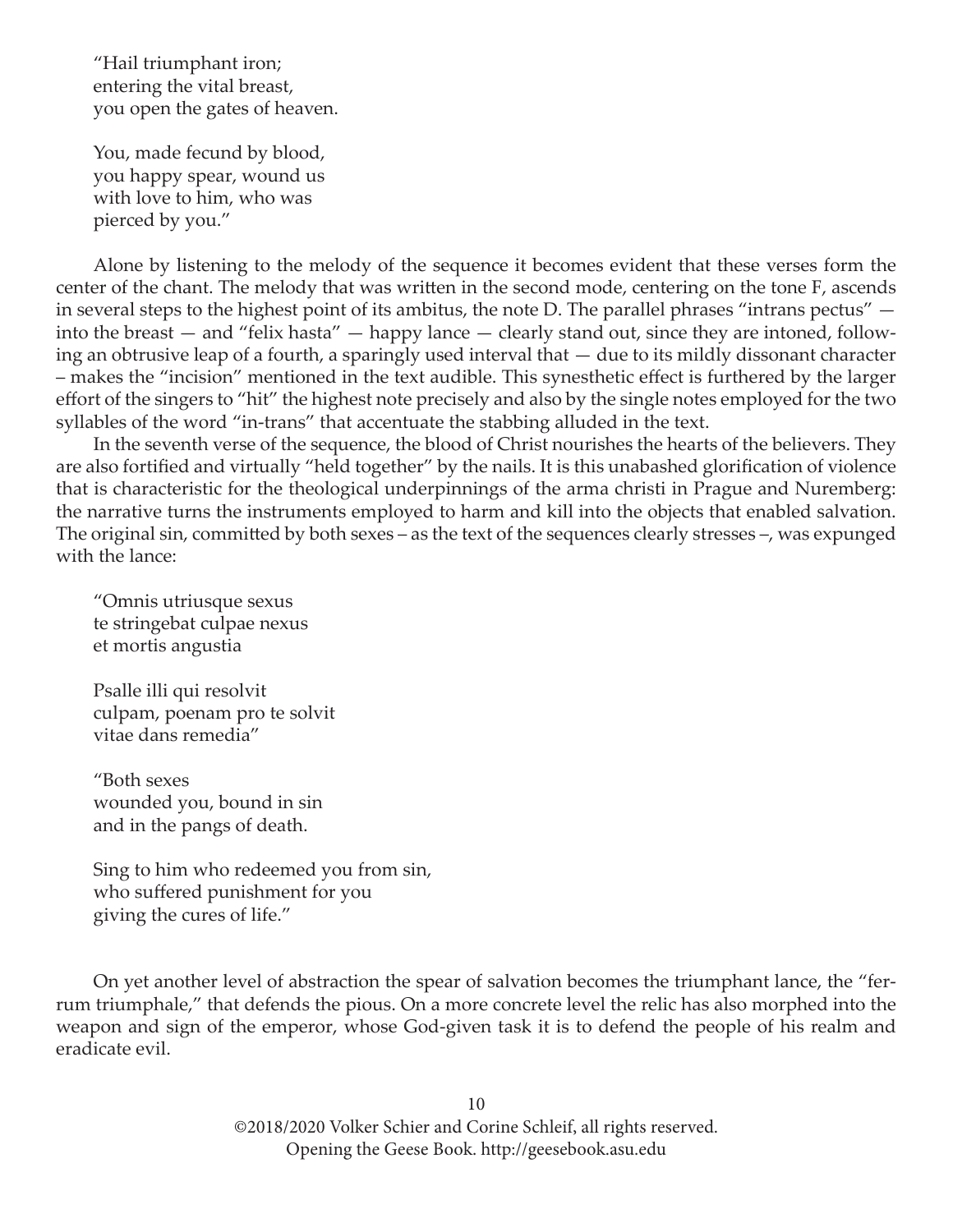The Communio Apprehende arma et scutum not only ends the series of proper chants for the feast of the Lance and Nails, but it also sums up Charles's appropriation of the Holy Lance in a nutshell. In order to achieve this the text mirrors lines two and three of Psalm 34:2.

"Apprehende arma et scutum, clavos et lanceam, domine, et dic animae meae: salus tua ego sum, alleluia."

"Take arms and shield, nails and lance, O Lord, and say to my soul: I am your salvation, alleluia."

At first sight, the psalm transmits the words of David as he begs for the intervention of God on behalf of his people. The militant nature of this intervention is very concrete, since David seeks the help of the godly warrior, armed and protected by a shield, who is to destroy the enemies and assure David of salvation. Throughout the Middle Ages, the identity of the protagonist was constantly redefined. Based on the exegesis of Saint Augustine, Psalm 34 was re-inscribed as Christ's cry for help. In this context Augustine interprets the arms and shield of God as abstractions, standing for the faith of the people, whereas the text of the communio turns the arms and shield into the arma Christi and connects them to salvation through the framing psalm. For those aware of the need of legitimation that Charles IV sought through the Feast of the Holy Lance, yet another interpretation came to mind: the text alludes to the emperor who seeks the help of God against his enemies.

How was the connection of the feast of the Holy Lance and the nails to the institution of the emperor seen in Nuremberg about 150 years later, when the Geese Book was produced? The tie to Charles IV and the court in Prague was certainly not foregrounded in the Nuremberg festivities or in the Geese Book, even though the liturgy and rituals employed in Nuremberg must have closely followed the templates from Prague. One reason for these severed ties to the "makers" of the feast in Prague was already built into the feast. All notions projected onto the objects and especially the Holy Lance were encoded as having been present since the time of Christ's crucifixion, so that the authorship of the panoply of meanings at the 14th-century imperial court could not be openly acknowledged. This notion of the "always already," as the projection of dominant current meanings onto the past has been termed by the philosopher Paul Ricoeur, is a phenomenon that affects many, if not all, iconic objects. It even continues to shape the interpretation of the Holy Lance to this day.

The diminished importance of Charles IV for the Nuremberg city council and consequently the makers of the Geese Book, must have also resulted from the fact that the imperial crown had passed on from the Luxemburg dynasty of Bohemia to the Habsburg family, centered in Vienna. The realpolitik of the city council had quickly adjusted to the given situation, which made a focus on the past events localized in Prague less important.

Nonetheless, in Nuremberg the link between the regalia and relics and the institution of the emperor remained crucial, especially since the independence of the city was largely based on a favorable relationship to the imperial court. The status of "free imperial city," bestowed upon and backed by the authority of the emperor, often stood as last legal buffer between the city and its adversaries in times of conflict.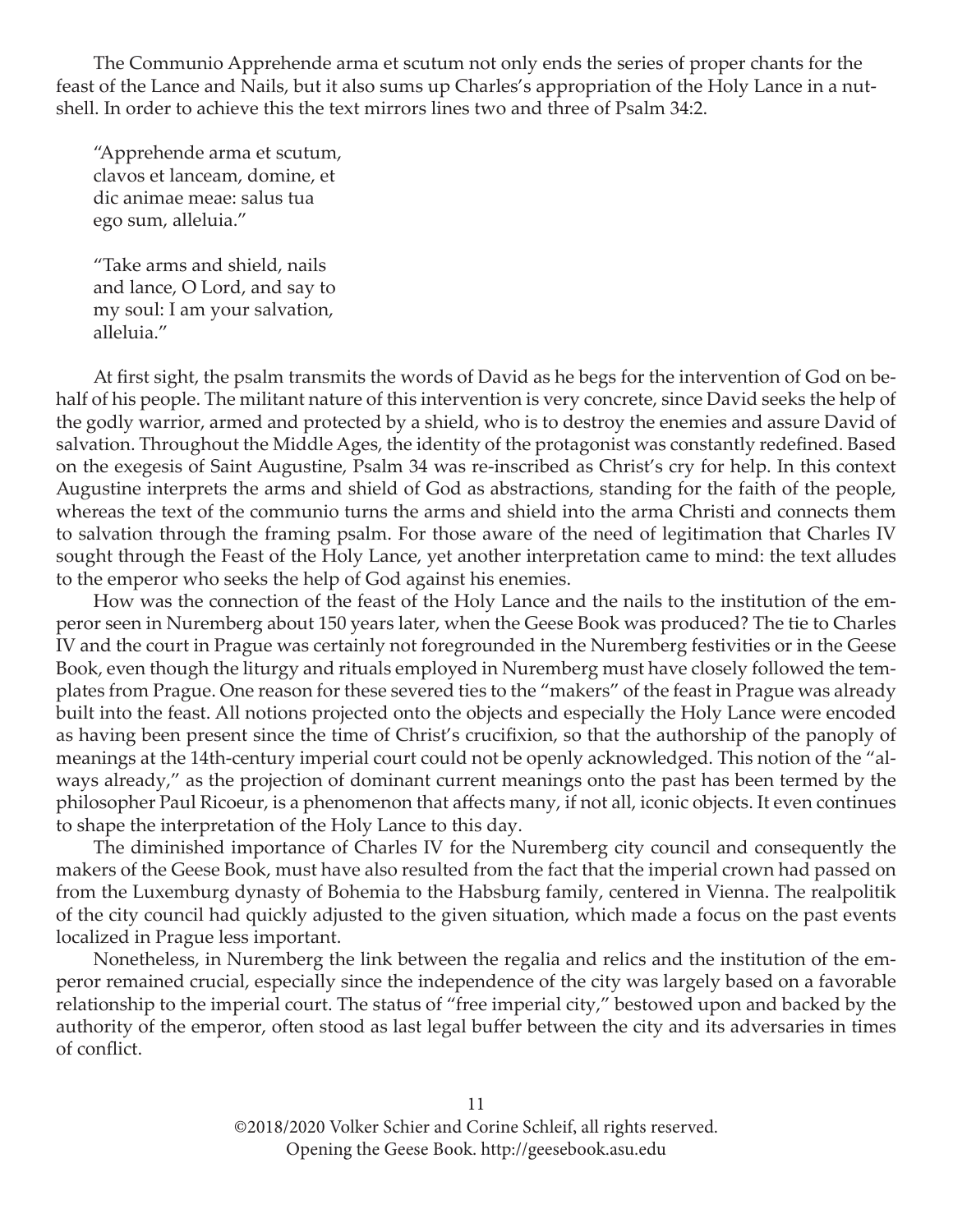In this sense the importance of the arma Christi, encoded in the liturgical texts as power-laden objects that, in the hands of the archangel and other heavenly commissioned helpers, not only protect all Christians from evil but, furthermore, safeguard Nuremberg and its inhabitants. In addition, the councilors may have hoped that the keeping of the Holy Lance within the city walls would help to bestow some heavenly authority onto the ruling civic body. Because the making of the Geese Book was a project controlled and financed by the Nuremberg City council, this conglomerate of underlying motives that was attached to the Feast of the Holy Lance and Nails, resulted in the prominent visual representation of this liturgy on the folios of this manuscript and its acoustic presentation that left the surfaces of the book and filled the market square.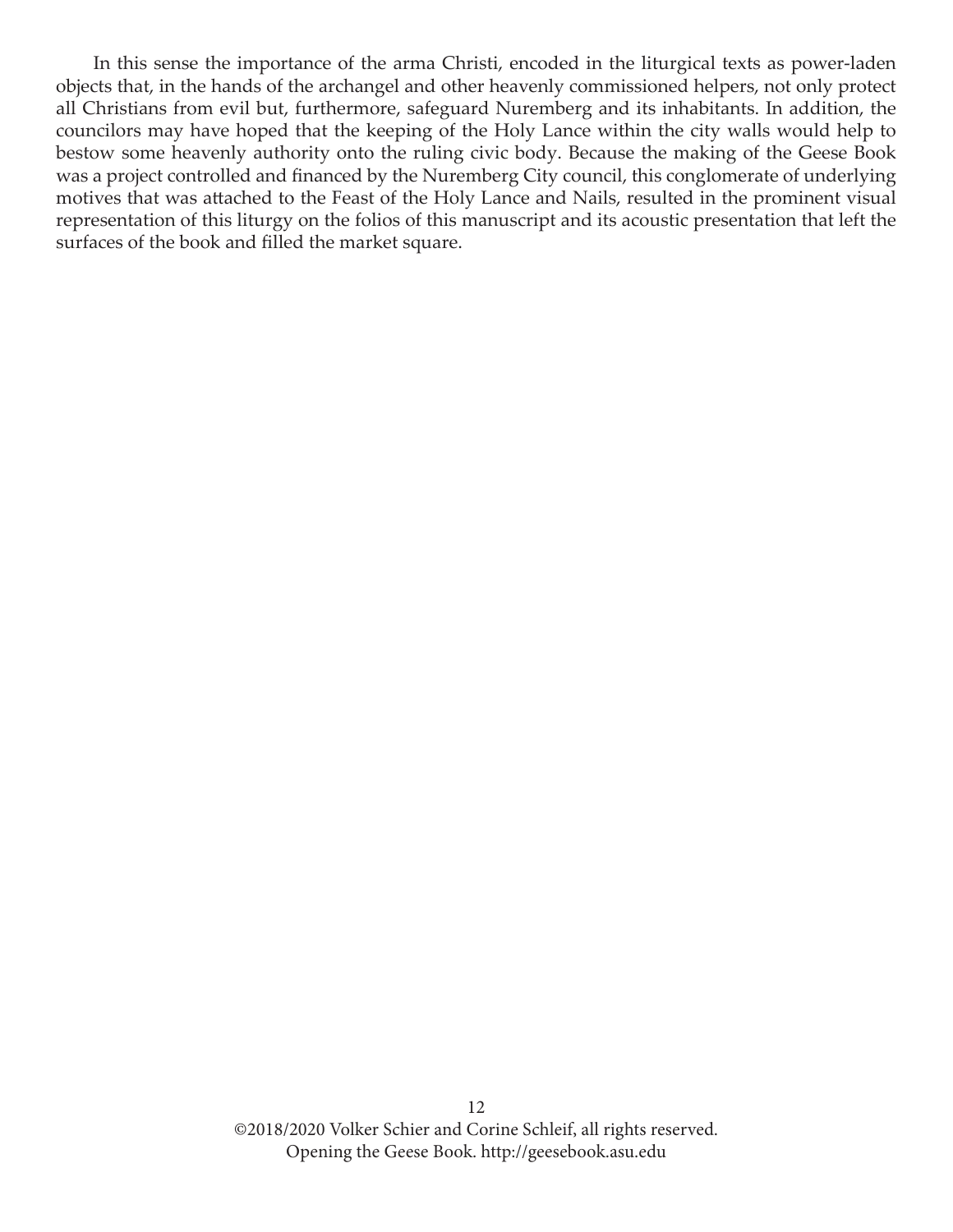### Saint Monica

The liturgy of one feast allows us to find interesting details about the compilation of the Geese Book. St. Monica's Day was probably the most recent addition to the liturgy of St. Lorenz prior to the making of the Geese Book.

For much of the Middle Ages, the cult of Saint Monica, the mother of the church father Augustine, was centered at the monastery of Arrouaise in the North of France. In the 12<sup>th</sup> century, one of the canons claimed to have found Monica's relics while visiting the old Roman seaport of Ostia, her known place of death. He took parts of the body back with him to the monastery, but the impact of this incident must have been rather limited since we do not read about large numbers of pilgrims flocking to her tomb.

It would take another 200 years until the cult of Saint Monica gathered momentum. In the year 1430 it was reported that a different body belonging to the saint had been discovered at the same location, the ruins of Ostia. It was not uncommon in the Middle Ages that several bodies or body parts of a saint were uncovered, often under questionable circumstances and sometimes by shady characters. Based on the limited attraction of the first body one might suppose that the new find would suffer a similar fate, but this time the tides of time had changed in favor of St. Monica: On the order of Pope Martin V, the relics were taken to Rome with great pomp and buried in a marble sarcophagus in the church San Trifone (later renamed San Agostino).

The new interest in Monica did not originate by chance: In the  $15<sup>th</sup>$  century members of the Italian humanist elite began to re-evaluate the texts of classical antiquity under Christian auspices. Before that, many of these texts had been frowned upon as relics of pagan ideas. What these humanists wanted to achieve was a symbiosis of classical philosophy and Christian doctrine. The colonization of antiquity as either the foreshadowing or the acknowledgment of the role of Christ as son of god and savior brought those authors into the limelight who themselves had recognized (at least according to the teachings of the medieval church0 the "ultimate truth" and undergone a conversion. The foremost example was the son of Monica, Saint Augustine.

Augustine was born in Roman Africa in the  $4<sup>th</sup>$  century and was educated in classical rhetoric. He took up the profession of orator, a combination of teacher, politician, and lawyer. In his early career he became attracted to Manichaeism, a cult that originated in Persia in the 3<sup>rd</sup> century and quickly spread within the Roman empire. It combined elements of several Eastern beliefs, including Buddhism, Zoroastrinianism, and Christianity, but also light metaphysics. What was even more fundamental for Augustine's faith was Neoplatonism, formulated by the philosopher Plotinus. The idea of absolute transcendence and a depersonalized deity appealed to many intellectuals. After an interlude in Rome, Augustine moved to the imperial court in Milan as teacher of rhetoric, where he became acquainted with the charismatic bishop Ambrose, converted to Christianity, and was baptized. When he returned to Africa he was ordained as priest and became bishop of Hippo. Later in his life he described the whole process in masterly Latin prose. This book, his *Confessions*, became one of the "must-reads" of those seeking a Renaissance of classical ideas and learning.

As for Monica, it was mainly one universally interested humanist in the first half of the 15<sup>th</sup> century who created her image as the perfect Christian mother: Maffeo Vegio (1406-1458), secretary of papal briefs, later apostolic datary, and canon at St. Peter's, was renowned for his knowledge of classical Roman literature, especially Virgil. Vegio was most influential in pedagogy, a discipline that had received only limited attention during the Middle Ages. With his book *On the Education of Children and their Moral Foundations* from 1443, he led the way for the use of classical texts for educational purposes.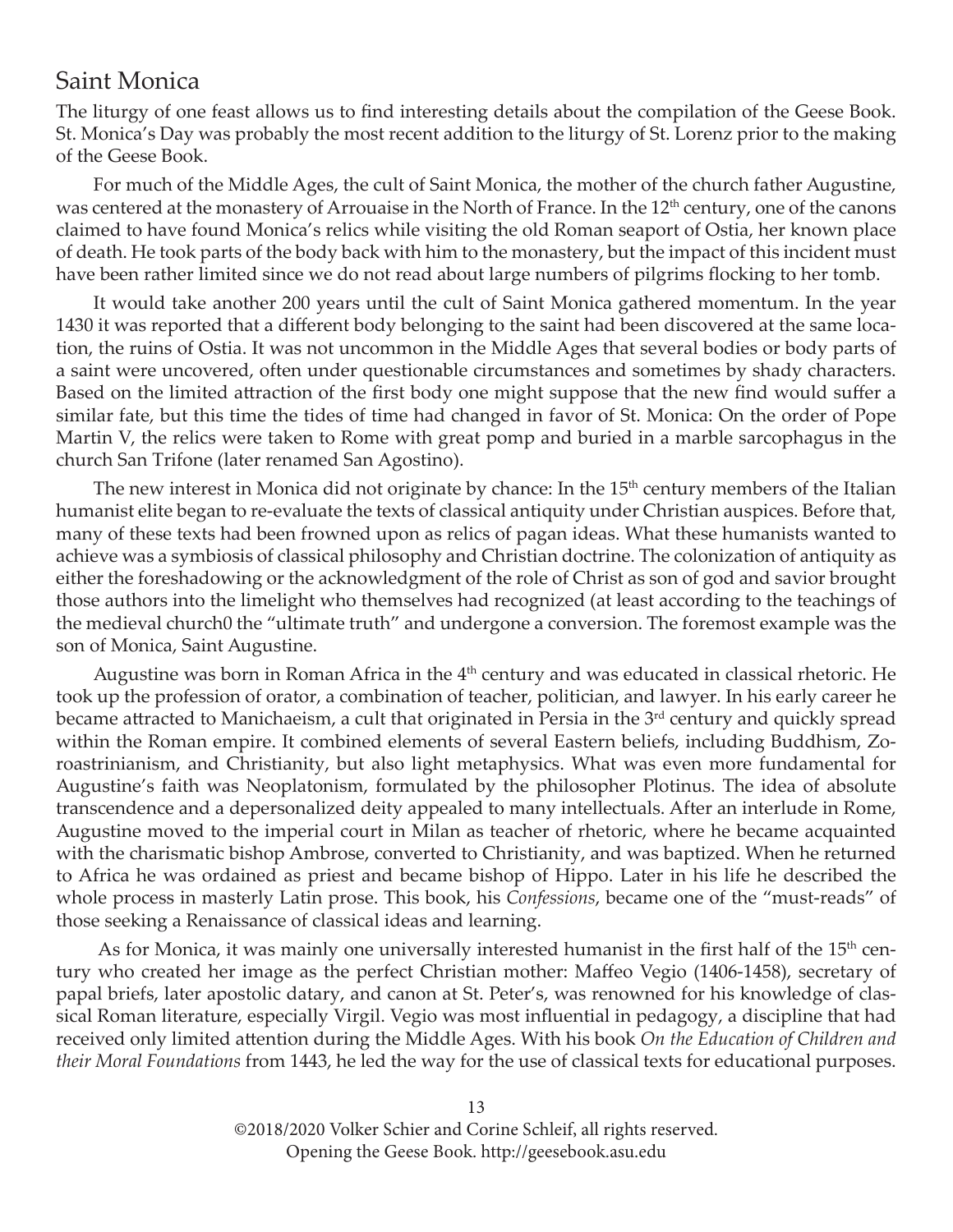Vegio transformed Monica into the motherly teacher since her child-rearing had laid the foundation for Augustine's professional success and, more importantly, his conversion. According to Veggio, Monica's Christian belief – in contrast to the background of his "pagan" father – enabled Augustine to recognize the right path. She never gave up on her son and followed him wherever he went to exercise her positive influence. When Augustine decided to return to Africa in the year 388, Monica accompanied him but died during her journey.

 The picture that Maffeo Vegio had created was there to stay, and it has hardly changed over the centuries. For Monica's translation and canonization in the year 1430, Vegio compiled a biography and also two offices (one for her feast day, the other for the translation of her relics), thus providing the necessary liturgical framework to initiate and promote her cult. Vegio also donated a gilt head reliquary and the white marble sarcophagus into which pope Martin V himself placed her relics. Others would follow Vegio's example to advance the veneration of Monica, among them Cardinal Guillaume d´Estouteville (ca. 1403-1483), a wealthy power broker at the heart of the Roman curia. The papal chamberlain and protector of the Augustinian Hermits provided the adequate edifice by building the church of S. Agostino in the style of the Roman Renaissance, relying solely on his own extensive funds. Despite these concerted efforts and her canonization, it would take another hundred years until in 1576 her office was finally entered into the Roman breviary.

If we shift our focus to Nuremberg we realize that the arrival of Monica in this merchant city north of the Alps fell into the period when her cult was spreading quickly in northern Italy. The adoption of Monica as one of the patrons of the Augustinian Hermits must have quickened the dissemination of her cult. Monica made her first high profile appearance in Nuremberg in the church of the Augustinian monastery St. Veit. The hermits commissioned a splendid new main altar between 1440 and 1450. Augustine and Monica play a prominent role in the visual program of the altar. The artist placed them here on the wing, visible when the altar was open on feast days.

The text presented by the angel quotes from the vita of Augustine, written by the monk Jordan of Quedlinburg in the 14<sup>th</sup> century. Jordan condensed a central passage taken from the Confessiones (liber IX, 10): After a long and hard journey Augustine and Monica had reached Ostia, waiting to embark for Africa. In a quiet moment mother and son stand together at a window, overlooking the serene garden in the center of the house where they were lodging. They "speak in private but in sweet words" ["colloquebantur soli valde dulciter"] about the eternal life of saints.

About fifty years later, in 1504, Sixtus Tucher signed a donation charter. This was one of the last documents Sixtus issued at end of his eight-year tenure as provost of the church of St. Lorenz. The contract stipulated that for all eternity the feast of St. Monica was to be celebrated on every fourth of May with festive vespers and a series of masses at his church. According to Sixtus's stipulations, the mass was to be endowed with all the splendor otherwise reserved for patron saints: All the clerics were instructed to attend; choir boys from the school of St. Lorenz sang the choral parts of the mass under the supervision of the schoolmaster, and the organist further embellished the liturgy, performing on the famous swallow-nest organ clinging to the wall of the nave. So that the celebration of this new feast would not occur unnoticed it was announced publicly on the preceding Sunday. When the day and hour for the mass had come, the tolling of the large bell of St. Lorenz signaled to every person in town that the festivities of Saint Monica were about to begin.

If we compare the elaborate festivities in Nuremberg with the official Bamberg church calendars [in the printed missals], we notice a discrepancy. The feast of St. Monica in Nuremberg does not find any counterpart at the cathedral of Bamberg. We must conclude that Saint Monica was not venerated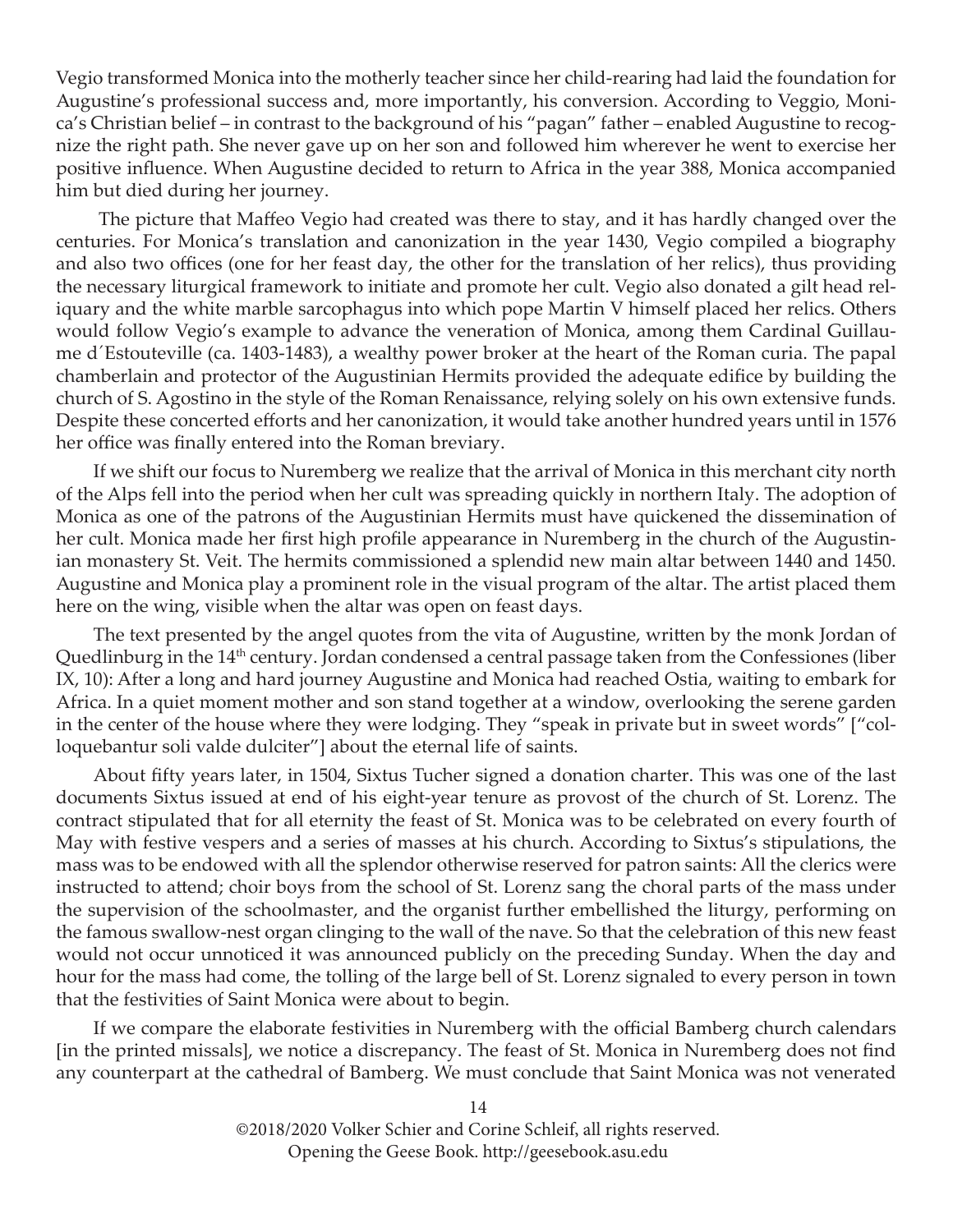on the diocesan level. In light of this discrepancy, Sixtus's decree that elevates all parts of the festivities to the status of the other patron saints of the church is even more surprising. One would not expect to find the de facto expansion of the number of patrons formulated in a donation charter. Under normal circumstances the introduction of an additional patron was connected to the erection of a new altar or chapel. According to canonical law it would have been necessary to involve the diocesan authorities in the process, since this rite was restricted to episcopal authority.

We thus may conclude that Sixtus Tucher almost singlehandedly introduced a major feast in "his" church. He was aided by the Nuremberg city council – occupied and controlled by many friends and relatives from the patrician cast. The council not only administered the 90 guilders of capital provided by Sixtus to cover the costs, but – as part of a package deal – also approved the liturgical stipulations set forth in the contract. In authorizing this liturgy, the council clearly overstepped its bounds. On the other hand, the city owned the church buildings and furnishings and also salaried the sacristan and church master. Thus, the city council took control over many issues that we would expect today to be the sole purview of the parish.

In light of this disregard for episcopal authority (although it is unclear how openly the whole procedure was handled), it is remarkable that the other Nuremberg churches also introduced the feast of Saint Monica. Thus, Nuremberg collectively deviated from the diocesan calendar. It must have been the goal of the two Nuremberg parishes to create a largely homogenous liturgy within the city. In order to achieve uniformity, a leaflet was printed that contained the texts of two mass formulas for Monica. These leaflets were inserted into the missals used at the Nuremberg parishes.

This is one of the two copies of the missal for the Bamberg diocese purchased for the parish of St. Sebald by the church master Sebald Schreyer. It was printed by Johann Sensenschmidt in 1490. The bifolium with the liturgy for Saint Monica was glued into the binding.

Sixtus's donation charter gives us additional details about his intention to have the leaflet included in the missal and about the specifics of use.

> "And [all the prebendaries] shall read one of the special masses for Saint Monica as they are included in printed form in all missals with three collects [prayers] and otherwise as they are found there."

The prescribed veneration went beyond the ritual endowed by Sixtus and was extended to all prebendaries serving at altars in the church. Even though these prebends were independent institutions not bound to the liturgy of the parish but to the charters drawn up by their donors, the prebendaries were thus obligated to perform the mass for Monica. We may assume that also the books belonging to the prebends were upgraded with the leaflet, which speaks for a larger number of copies.

Only two surviving liturgical manuscripts from Nuremberg transmit the first of these mass formulas with musical notation: The gradual Nuremberg, Landeskirchliches Archiv der Evanglisch-Lutherischen Kirche in Bayern, Nbg. St. Lorenz, St. Lorenz 3 and the Geese Book. The oldest part of St. Lorenz 3 was completed by the Dominican monk Johannes Gredinger in the year 1421. By the end of the  $15<sup>th</sup>$ century his gradual had been extended through the addition of several quires. It now seems likely to me that the original Gredinger manuscript had been bound as one volume. It was then the many additions that necessitated a rebinding as two volumes, in the 1470s. Only the second volume survives today. [See the video: Why was the Geese Book made?]

The mass for Saint Monica is the first of four formulas that were inserted between a quire containing ordinary chants and the sequentiary. The insertions include not only the mass for Monica but also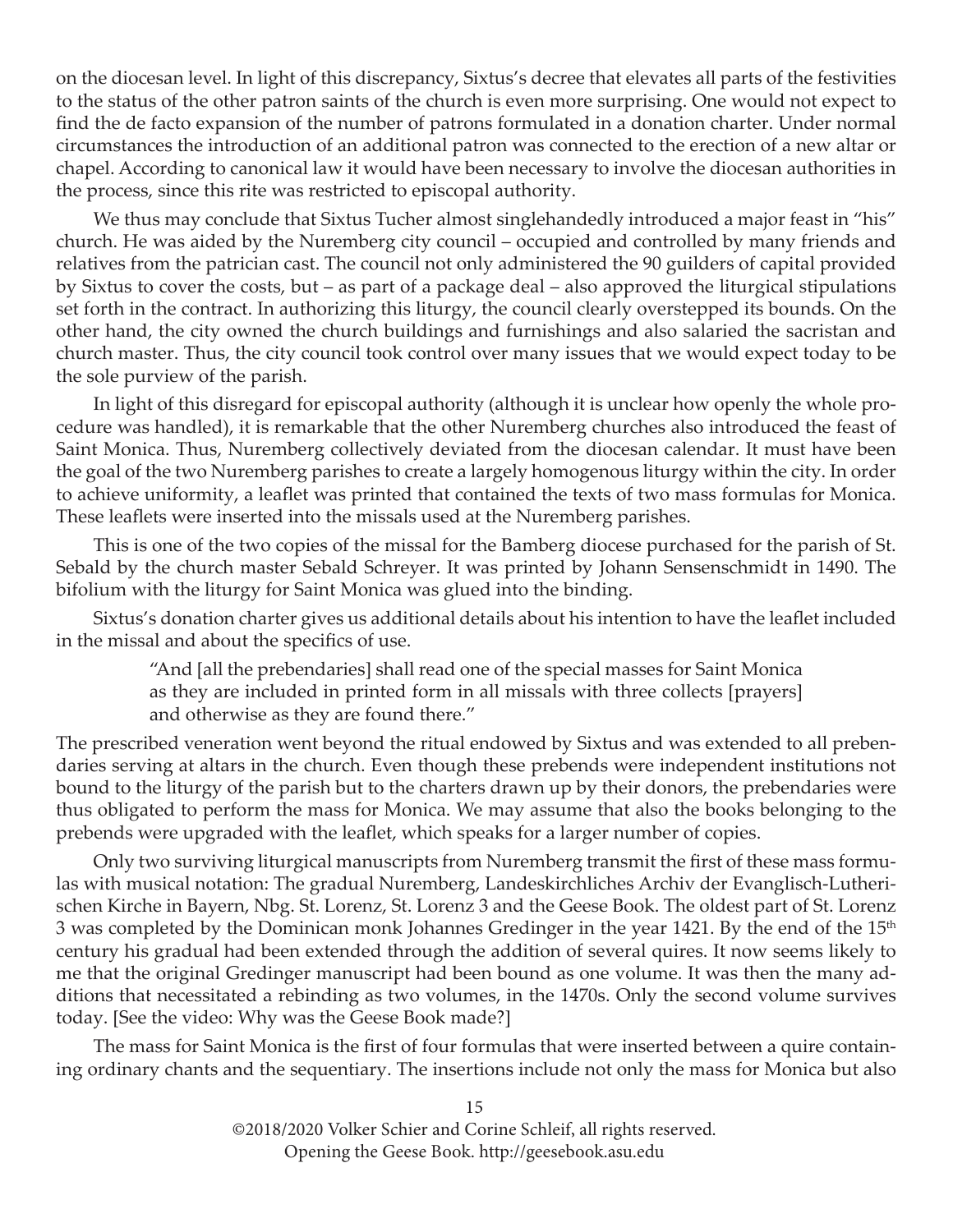alleluias and sequences for Saint Ulrich, the patron saint of the diocese of Augsburg, the church father Saint Jerome, and Saint Wolfgang, patron saint of the diocese of Regensburg. Since the ruling of the three leaves with the mass for Monica differs from the preceding and following leaves, we must conclude that the mass formula was produced as an independent self-contained entity, a so called libellus. It is even thinkable that it was initially written as a stand-alone booklet reserved for the feast of Monica and was only added to the gradual when it was rebound.

When was this libellus with the mass for Monica written? The style, layout, and binding indicate that the collection of four formulas was a significantly later addition to the manuscript. When we peruse the formulas to identify scribal hands, we note that the formulas were copied by the same person. It is once again the style of the initials that allows us to attach a name: The initial "o" at the beginning of the Alleluia verse in the formula for Saint Wolfgang [fol. 186v] contains one of the faces that are characteristic for the work of Georg Rayl. We found these unique drawings in another Nuremberg manuscript that he signed.

This discovery raises new questions. Georg Rayl died in the year 1494, ten years before Sixtus Tucher donated the mass. This is even more puzzling if we consider that Sixtus received his call to Nuremberg in 1496, two years after the death of Rayl. How could Sixtus introduce a feast that was already part of the liturgical books?

Perhaps Sixtus sought to codify a feast that had been celebrated more or less informally and probably without much pomp. Based on the evidence in St. Lorenz 3, we must assume that the veneration of Monica at St. Lorenz started during the tenure of Sixtus's cousin Lorenz Tucher, who had held the provostship of St. Lorenz since 1482. Perhaps familial continuity strengthened the interest of Sixtus in the saint.

Sixtus was about to retire. This was the time to settle matters – and of course Sixtus still held the authority to make decisions. What becomes clear though is that Sixtus made St. Monica a cause of his own. If we ask the question where and when Sixtus made an acquaintance with the saint, we have to focus on his student years in Italy at the university of Bologna. The canons regular of Santa Maria di Reno served as a kind of pastoral center for the university students. Since the canons lived according to the rule of Saint Augustine, his mother Monica played a significant role in their liturgy. Santa Maria di Reno also became a center for religious reform that influenced many other collegiate institutions. The "Renana" congregation of Augustinian houses was especially prominent in Italy, and the cult of Saint Monica must have spread parallel to this reform movement. Even though St. Lorenz was not a collegiate church but a parish, the communal life of priests and deacons in the large rectory must have been very similar to that of canons.

Sixtus's vital interest in the writings of the church fathers must have played an even greater role for his admiration of Monica. Since he made a first career as university teacher, they may have been his role models in devoting energy to scholarship. Not only Sixtus's letters but also his vita tells us that he was especially drawn to Jerome and Augustine, whose works he wished to study following his retirement.

Inserting a feast day was no easy task. However, as long as it held an informal status and its liturgical profile was kept low it could be celebrated in coexistence with established feasts. In case of conflict, it might even be moved to another day. The common feast day for Monica on May 4<sup>th</sup> was occupied in Bamberg and Nuremberg by the feasts of the martyrs Godehard and Florian. Replacing these saints with Monica was no option, both from the standpoint of the provost of St. Lorenz, who had to take care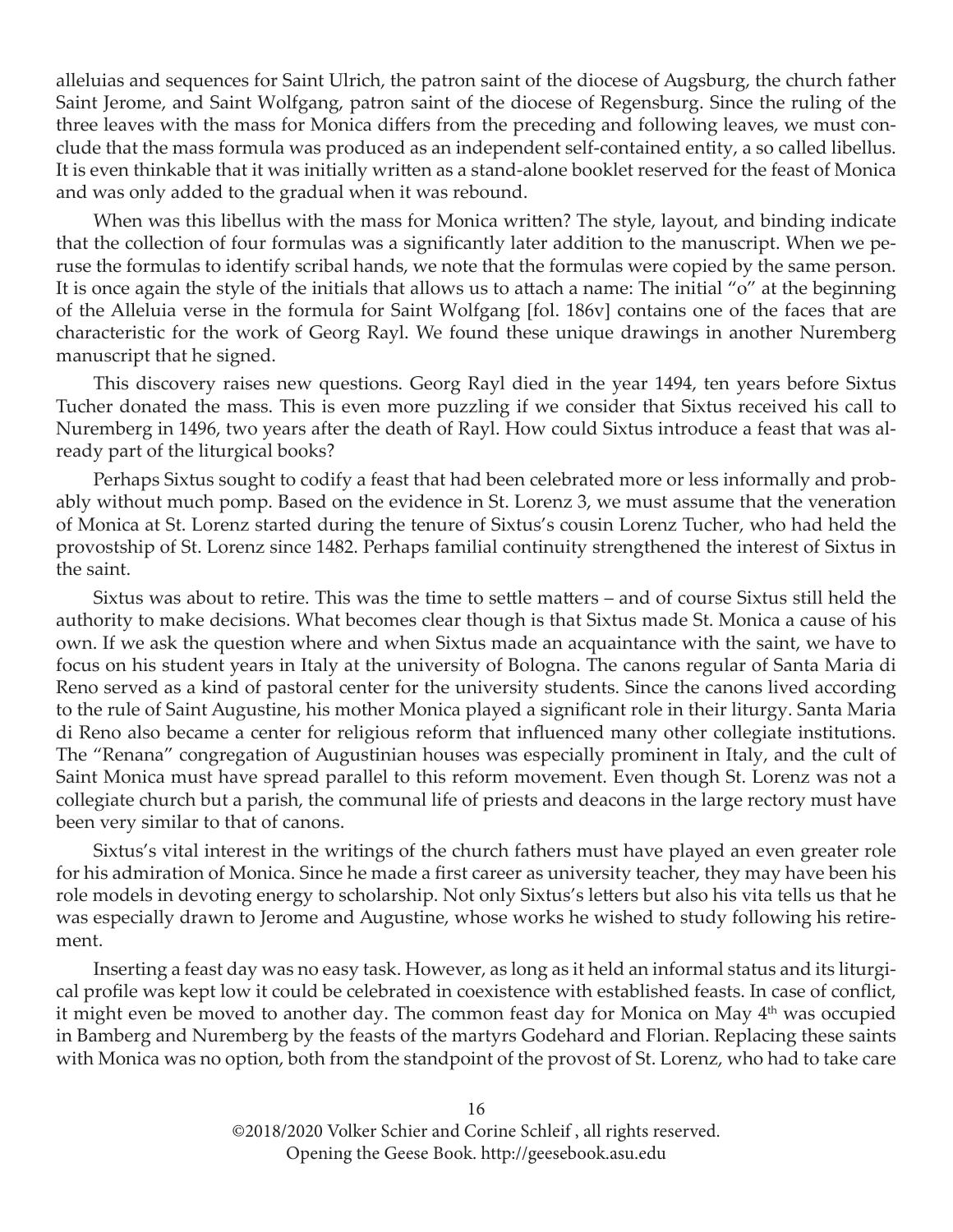not to deviate too drastically from the mandatory cathedral liturgy, as well as from the standpoint of the donor, who did not want to "devalue" his investment by placing "his" saint in a competitive situation with other popular saints.

Sixtus Tucher indeed took this problem seriously, as we again see from the charter: The feast of Saint Monica was to be moved to the day after May fourth. If additional conflicts arose in respect to Sundays or other feast days it was to be postponed even further. Also, no memorial services were to be performed that necessitated the voicing of the name of any other donor, thus reserving the day exclusively to the remembrance of Sixtus Tucher. Indeed, one problem was already foreseeable: The dedication of the cathedral of Bamberg, one of the most prominent feast days at the bishop's church, was celebrated on May  $6<sup>th</sup>$ . Even though the dedication of the cathedral was not celebrated in Nuremberg, the possible performance of an unapproved new feast on that very day at St. Lorenz that was to receive the equivalent emphasis could have been seen as competition by the bishop and the cathedral chapter.

Interestingly Sixtus stipulates that solutions were to be worked out by the sacristan and not his successor in the office of provost. Today we would not expect a sacristan to make decisions about the liturgy. Might Sixtus have wanted a member of the fabric of the church, a civic employee rather than a cleric bound by obedience to the bishop to enforce his wishes? We will never know, nonetheless the self-confidence of Sixtus Tucher shines through the lines of the charter that not only seeks to shape the liturgy of his parish but also to secure his eternal memory.

As the location for the performance of his donation, Sixtus selected the "Vierlehrer Altar," dedicated to the Four Church Fathers, thus chosing the altar already associated with Monica's son Augustine. This altar no longer exists, but placement is known: It stood here on the south side of the main altar at the fourth pier of the outer wall of the hall choir, a privileged position in the church's hierarchy of places. Sixtus stipulated that the wings of the altar were to be opened so that the festive panels were visible, a view of the altar that was restricted to only a few days every year. In addition, the charter contains the following passage: "…the altar shall be adorned with the image of a widow." Sacristans' manuals including that from St. Lorenz in Nuremberg often remark that on a particular saint's day the available reliquaries with the remains of that saint were to be displayed on the altar. Some of these reliquaries had the form of a bust or a figure, but this is not what Sixtus had in mind when he wrote the charter.

The illuminator Nikolaus Glodendon depicted a feast day at the Neue Stift in Halle showing what an altar may have looked like when figures of saints were placed in the retable. Albrecht Dürer, who made the sketch used by Glockendon, was familiar with rituals in the Nuremberg parishes and must have used them as a model. Much like the Barbie doll of our time, these figures could take on different roles through their inclusion in varied ritualized settings. Thus, the generic figure of a widow became Saint Monica on her feast day. On other days the figure placed on a different altar could stand for another holy widow. It is even possible that these figures were adapted to the setting through their modulation with characteristic elements, such as removable attributes or even clothing, thus making them even more comparable to the different scenarios to which Barbie has been adjusted by the manufacturers who market accessories, ranging from those of nurses to those of astronauts.

Which role does the feast of Saint Monica play in the Geese Book? It is immediately evident that the feast was not entered in the correct place according to the calendar. Instead, we find it at the end of the sanctorale in the second volume. It is preceded by the mass for the Fifteen Holy Helpers, a group of saints who enjoyed special veneration in the diocese of Bamberg and in the city of Nuremberg on November 14. This feast had only been recently added to the Bamberg Missal. The mass for Saint Monica is followed by a collection of alleluia chants for the Easter cycle. This isolated placement at the very end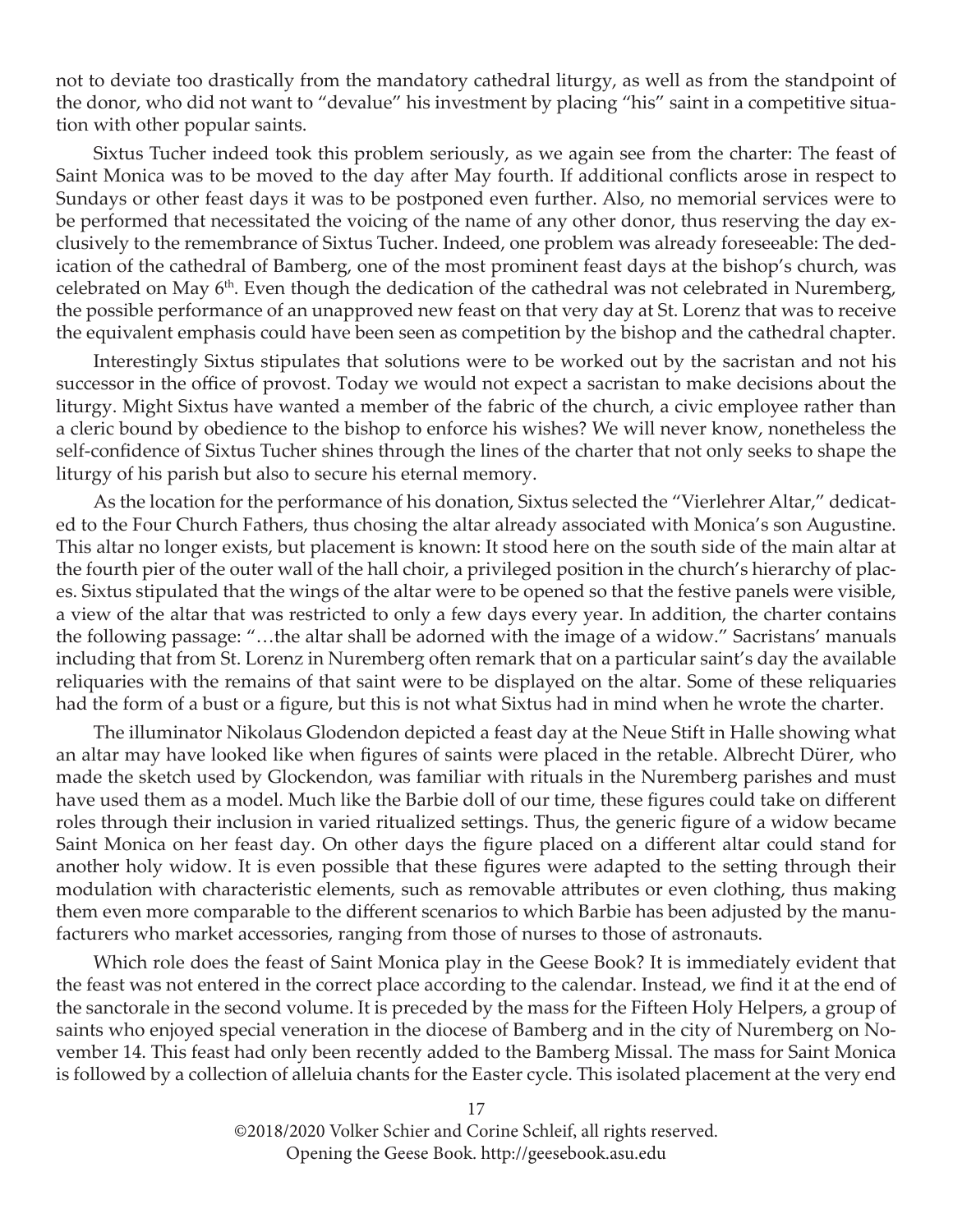of the sanctorale might indicate that the mass was not part of the initial layout but was included at a later stage of the production process. On the other hand, the continuous foliation throughout the volume is proof that the formula was not added after the completion of the manuscript through the insertion of additional leaves. Does this placement "on the edge" express that the feast was still considered not fully accepted into the liturgy, or was the late insertion the result of an oversight of the compiler? We must not forget that the mastermind of the Geese Book project, Friedrich Rosendorn, had died after finishing the first volume.

Perhaps the answer is rather simple. If we peruse the oldest portion of the sanctorale of the manuscript St. Lorenz 3 for added cross-references, we note that the mass formulas for Ulrich and Wolfgang were already part of the oldest layer written by Johannes Gredinger. A later hand, probably that of Georg Rayl, inserted rubrics that point to the chants in the added quire. For Saint Ulrich we find cues to the sequence "Udalrici benedicti," [fol. 41, new foliation], for Saint Jerome the alleluia "Doctor dei eremiae" and the sequence "O qui declaro genere" [fol. 60]. The original sanctorale does not contain a mass for Saint Wolfgang, but a rubric was entered in the lower margin [fol. 62] of the page corresponding to the correct placement in the church year. This rubric refers to the alleluia "O sancte Wolfgange" and the sequence "in Wolfgangi canamus" [on folio 186v]. In addition, it notes that the rest of the formula was to follow the mass for Saint Nicolas [on fol. 16v-17]. If we search for cross-references for Monica in the sanctorale, we find no trace. To sum up: Rubrics added to the margins of the sanctorale telling the singers when to turn to a later section of the manuscript exist for three of the four formulas added by Georg Rayl. Alone the mass for Saint Monica is not cross-referenced.

Looking at the Geese Book we note that the scribe faithfully followed the various links provided by Georg Rayl: The scribe integrated the alleluias and sequences for Wolfgang and Jerome into the existing mass formulas. For Wolfgang an extended formula was generated by combining the alleluia and sequence from the libellus with the proper chants for the feast of Saint Nicolas.

In respect to Monica the following mishap must have occurred: The scribe integrated material as long as the place of insertion was clearly marked in his template. In this rather mechanical approach to copying we miss Rosendorn's careful planning and collation which we observed in the first volume. It appears that the second scribe was not aware that a formula for Saint Monica existed in another place while working his way through the sanctorale. He did not realize his mistake until he had completed the entire section. Having reserved no space for the insertion, he was forced to add the mass at the end.

In fact, this observation reveals another scribal error, again corroborating that he had not planned his task properly: The scribe did not realize that the mass for the Fifteen Holy Helpers was placed incorrectly in the manuscript St. Lorenz 3. This feast must have been the first addition to the gradual copied by Gredinger himself at the very end of the sanctorale. The scribe of the Geese Book should have inserted the mass between the feasts of bishops Brice and Othmar. Instead, he maintained the incorrect placement by simply copying it from the older gradual that was his template.

More and more the suspicion is confirmed that the scribe of the second volume of the Geese Book must have been rather inexperienced. Perhaps it was a student of Rosendorn's, a young cleric at St. Lorenz. On the other hand, if we compare the variants of the chants in the two manuscripts we observe that his scribal skills were quite good; the melodies and texts are virtually identical.

Many new mass formulas were not original compositions but were pieced together as a combination from pre-existing material and newly written chants. What are the origins of the mass for Saint Monica? The festive introit *Gaudeamus omnes* with its memorable melody was a pre-existing chant,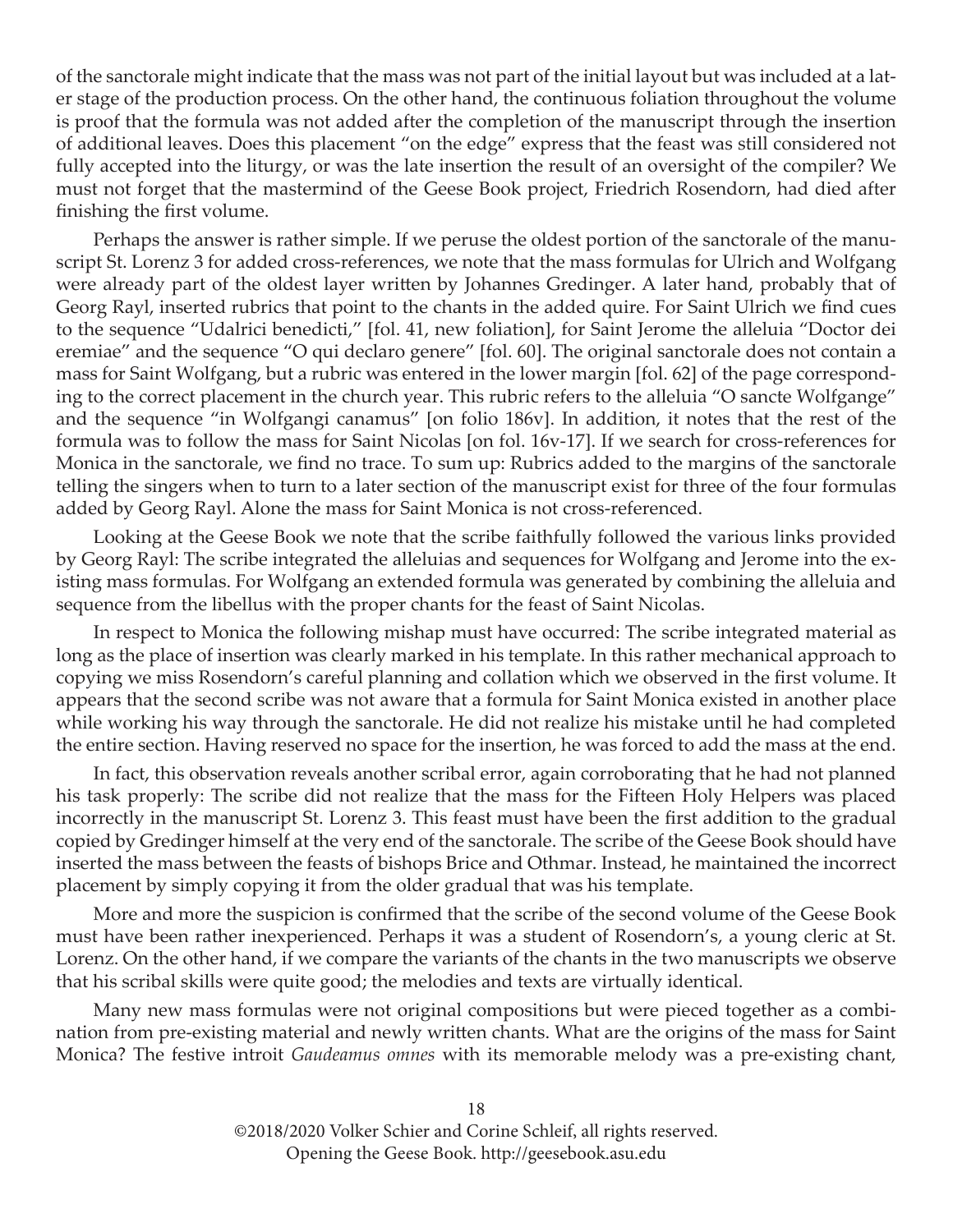widely employed for feasts of female saints – such as Agatha, Catherine, Barbara, Martha, Elizabeth – but also for Marian feasts. It was a logical step to resort to this well-known introit for a new feast for a female saint. The same can be said about the communio *Dilexisti iusticiam*, which we also find in many other masses. Whereas introit and communio are part of a widely disseminated standard repertory, the alleluia, sequence, and offertory are clearly not. None of these chants are found in South Germany.

The offertory *Iesu transfixi vulnera* in the fifth mode is written in a late-medieval chant style. The rhymed text of seven stanzas reaches its climax on the fourth stanza that ends with the saint´s name. It connects Monica to Christ´s sacrifice and attests to the saint's compassion and her determination to influence and improve detrimental behavior:

> "Jesus, pierced, your wounds enter within, and while you, Monica, rest by the cross, the rivers of your tears flow over the earth; make us avoid sins and all the evils of the world."

The formulaic melody with recurring transposed segments reaches its culmination on a melisma on the closing phrase "mundi lubrica" – "evils of the world" – employing a series of descents by fourths and fifths, followed by counter-movement to the octave. This passage symbolizes the dramatic outcry addressed to Monica, which implores the saint for help in order to stay free of all sin. Through his donation, this became the personal plea of Sixtus Tucher in his ongoing quest for the hereafter.

The feast of Saint Monica demonstrates that personal motivations could initiate the inclusion of a new saint into the liturgy of a parish church. It also highlights the complexity of a major book project, such as the Geese Book, that was challenged with a liturgy in constant flux.

The section on the Holy Lance is based on our ongoing work which was supported through a residency at the Herzog August Library in Wolfenbüttel in 2010.

#### **Bibliography**

Areford, David S., "The Passion Measured: A Late-Medieval Diagram of the Body of Christ," in: *The Broken Body: Passion Devotion in Late-Medieval Culture*, ed. Alasdair A. MacDonald et al., Groningen 1998, 211–238

Berliner, Rudolf, "Arma Christi," in: *Münchner Jahrbuch der bildenden Kunst*, 3rd ser. 6 (1955), 35–152

Bühler, Albert, "Die Heilige Lanze: Ein ikonographischer Beitrag zur Geschichte der deutschen Reichskleinodien," in: *Das Münster* 16 (1963), 85–116

Bynum, Caroline W., "Violence Occluded: The Wound in Christ's Side in Late Medieval Devotion," in: *Feud, Violence and Practice: Essays in Medieval Studies in Honor of Stephen D. White,* ed. Belle S. Tuten and Tracey L. Billado, Farnham and Burlington, Vermont 2010, 95–118.

Cooper, Lisa H. and Andrea Denny-Brown, eds., *The Arma Christi in Medieval and Early Modern Material Culture*, Abingdon and New York 2014

Fajt, Jiří, ed., *Court Chapels of the High and Late Middle Ages and their Artistic Decoration. Dvorské caple. Vrcholného a pozního stredoveku a jejich umelecká vyzdoba, Proceedings from the International Symposium, Convent of St. Agnes of Bohemia, 23.9.–25.9.1998*, Prague 2003

Hergemöller, Bernd-Ulrich, *Cogor adversum te: Drei Studien zum literarisch-theologischen Profil Karls IV. und seiner Kanzlei,* Warendorf 1999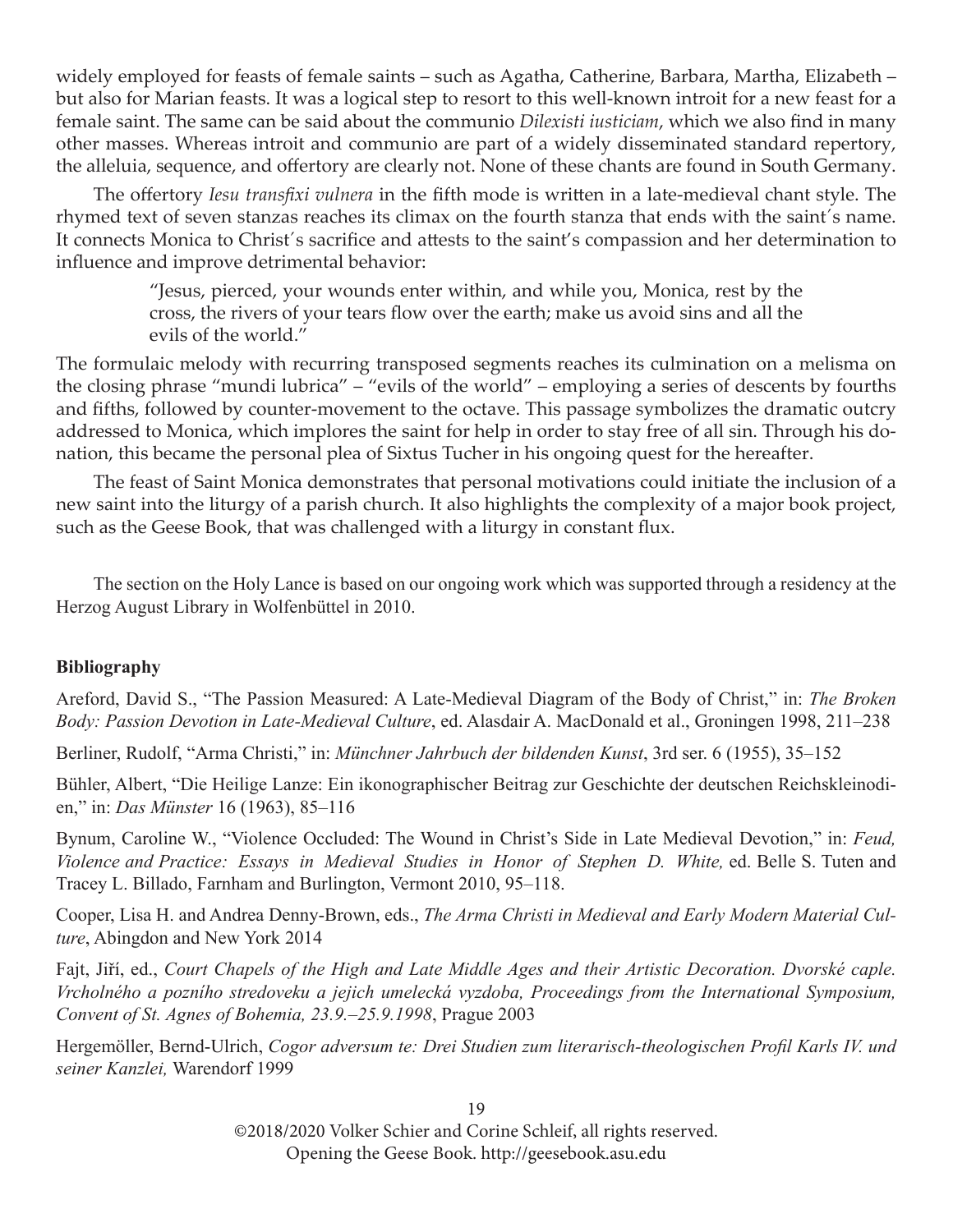Hörsch, Markus and Jiří Fajt, eds., *Karl IV. 1316–2016*, Exib. cat. Erste Bayerisch-Tschechische Landesausstellung National Galerie Prague/Germanisches Nationalmuseum Nuremberg, Munich 2016

Kahsnitz, Rainer, *Gothic and Renaissance Art in Nuremberg, 1300–1550*, Exhib. cat. Metropolitan Mueum of Art and Germanisches Nationalmuseum, New York and Nuremberg 1986

Kirchweger, Franz, ed., *Die Heilige Lanze in Wien: Insignie – Reliquie – Schicksalsspeer,* Vienna and Milan 2005

Klaar, Karl-Engelhardt, "Sicherung und Pflege der Reichskleinodien in Nürnberg," in: *Nürnberg – Kaiser und Reich*, Exhib. cat. Staatsarchiv Nürnberg 1986, 71–79

Lewis, Flora, "The Wound in Christ's Side and the Instruments of the Passion: Gendered Experience and Response," in: *Women and the Book: Assessing the Visual Evidence,* ed. Jane H.M. Taylor and Lesley Smith, London and Toronto 1996, 204–229

Lochrie, Karma, "Mystical Acts, Queer Tendencies," in: *Constructing Medieval Sexuality*, ed. Karma Lochrie, Peggy McCracken, and James A. Schultz, Minneapolis 1997, pp. 180–200

Machilek, Franz, "Privatfrömmigkeit und Staatsfrömmigkeit," in: *Kaiser Karl IV Staatsmann und Mäzen*, München 1978, 87–101

Machilek, Franz, "Die Heiltumsweisung," in: *Nürnberg – Kaiser und Reich,* Exhib. cat. Staatsarchiv Nürnberg 1986, 57–66

Machilek, Franz, "Die Nürnberger Heiltumsweisung," in: *Pirckheimer Jahrbuch für Renaissance- und Humanismus-Forschung* 17 (2002), 9–52

Machilek, Franz and Karlheinz Schlager, Theodor Wohnhaas, "O felix lancea. Beiträge zum Fest der Heiligen Lanze und der Nägel," in: *Jahrbuch des Historischen Vereins für Mittelfranken* 92 (1984/85), 43–107

Miller, Julie B., "Eroticized Violence in Medieval Women's Mystical Literature: A Call for a Feminist Critique," in: J*ournal of Feminist Studies in Religion* 15 (1999), 25–49

Mulvey, Laura, "Visual Pleasure and Narrative Cinema," in: *Screen* 16 (1975), 6–18

Parshall, Peter and Rainer Schoch, David S. Areford, eds., *Origins of European Printmaking – Fifteenth-Century Woodcuts and Their Public*, Exhib. cat. National Gallery of Art, New Haven and London 2005

Schier, Volker, "Musik im rituellen Kontext: Die Messe zur Nürnberger Heiltumsweisung," in: *Cantus Planus, International Musicological Society Study Group, Papers Read at the 9th Meeting, Esztergom & Visegrád, 1998,*  Budapest 2001, 237–251

Schier, Volker and Corine Schleif, "Seeing and Singing, Touching and Tasting the Holy Lance. The Power and Politics of Embodied Religious Experiences in Nuremberg, 1424–1524," in: *Signs of Change: Transformations of Christian Traditions and their Representation in the Arts, 1000–2000,* ed. Nils Holger Petersen, Claus Clüver, Nicolas Bell, Amsterdam and New York 2004, 401–406

Schiller, Gertrud, *Ikonographie der christlichen Kunst*, v. 2, *Die Passion Jesu Christi*, Gütersloh 1968, 149–152 and 493–495

Schleif, Corine, *Donatio et memoria: Stifter, Stiftungen und Motivationen an Beispielen aus der Lorenzkirche in Nürnberg*, Munich 1990

Schleif, Corine, "The Crucifixion with Virtues in Stained Glass: Wounds, Violent Sexualities, and Aesthetics of Engagement in the Wienhausen Cloister," in: *Journal of Glass Studies* 56 (2014), 317–343